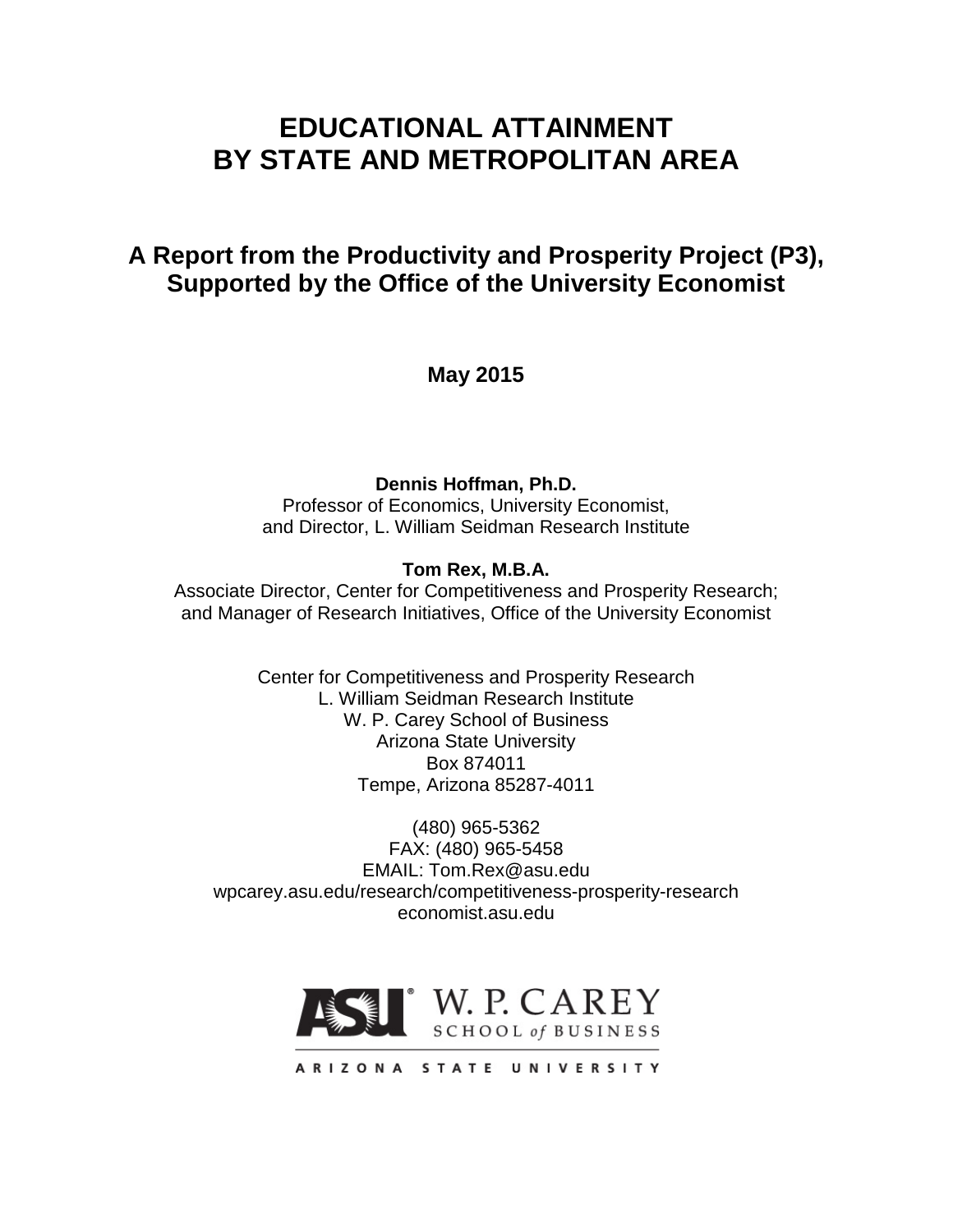## **TABLE OF CONTENTS**

| Summary                                                      |    |
|--------------------------------------------------------------|----|
| Introduction                                                 | 2  |
| Data Description and Limitations                             | 3  |
| A Detailed Look at Educational Attainment in Arizona         | 8  |
| Historical Look at Educational Attainment by State           | 12 |
| Educational Attainment of the Workforce by State             | 15 |
| Educational Attainment of the Workforce by Metropolitan Area | 16 |

# **LIST OF TABLES**

| 1. Examples of Survey Error in the American Community Survey                           | 4  |
|----------------------------------------------------------------------------------------|----|
| 2. Maximum Educational Attainment in Arizona and the Nation Among Those 25-to-64 Years | 9  |
| Old                                                                                    |    |
| 3. Maximum Educational Attainment in Arizona Expressed as the Rank Among the States    | 11 |
| 4. Population-Weighted Share of Workers 25-to-64 Years Old Who Have Earned at Least a  | 16 |
| Bachelor's Degree by Metropolitan Area Size                                            |    |
| 5. Percentage-Point Change in Educational Attainment in 40 Large Metropolitan Areas    | 21 |
|                                                                                        |    |

# **LIST OF CHARTS**

| 1. Educational Attainment in Arizona and the Nation by Age Group in 2013                  |    |
|-------------------------------------------------------------------------------------------|----|
| 2. Educational Attainment in Arizona and the Nation Over Time, All Individuals Age 25 and | 14 |
| Older                                                                                     |    |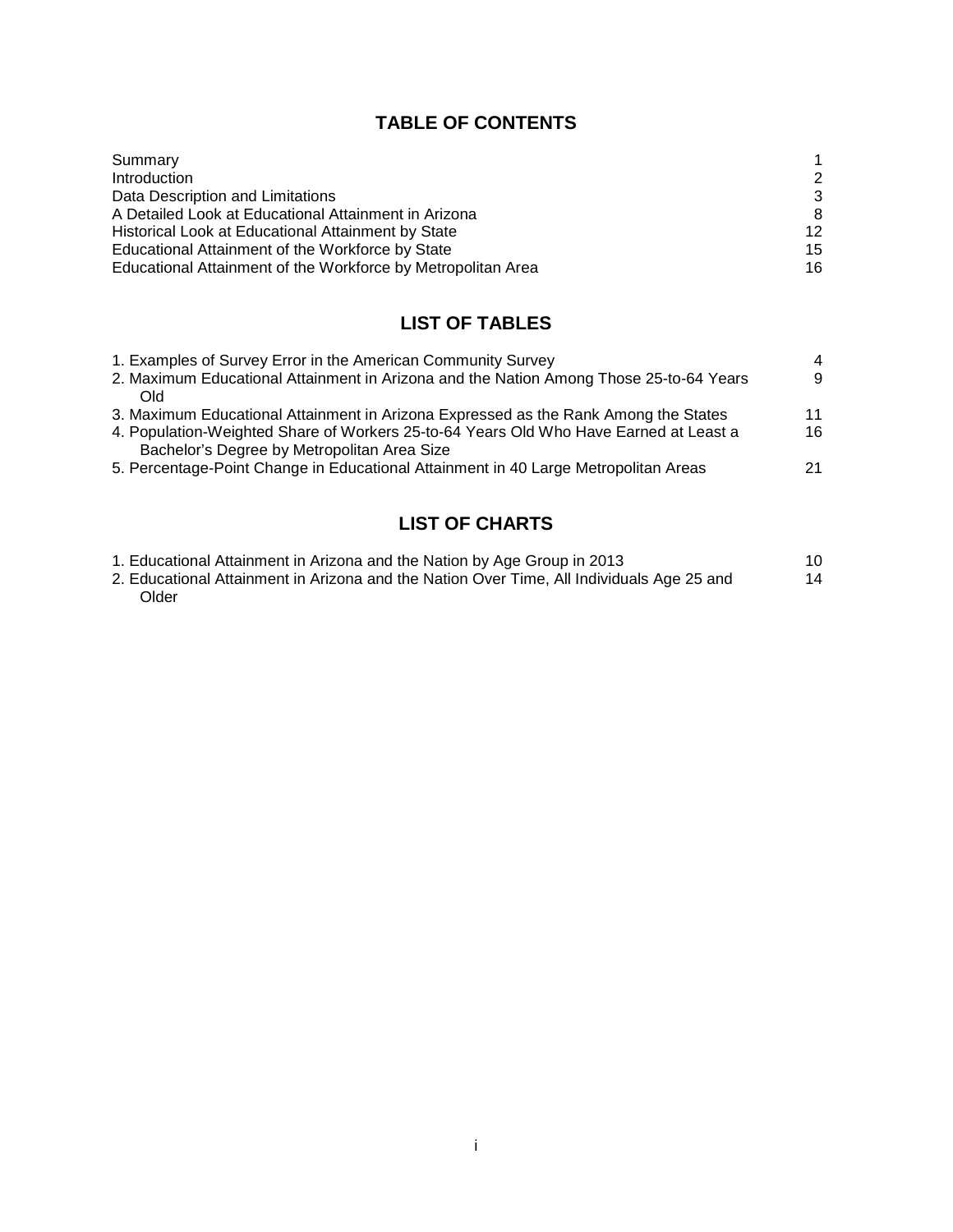#### **SUMMARY**

The educational attainment of the workforce has taken on added importance over time, as the economy has shifted from a manufacturing basis to one increasingly information driven and dependent on innovation. In terms of regional economic development, the quality and availability of the workforce is now the most important factor cited by export businesses in determining where to locate.

Significant differences in the share of the workforce that has earned at least a bachelor's degree are present across states and metropolitan areas. In metro areas, the share is strongly correlated to size, with the largest areas on average having the highest shares. In smaller metro areas, university enrollment as a percentage of employment has a strong relationship with the share of the workforce that has earned at least a bachelor's degree. A weaker geographic relationship exists, with the northeastern part of the country on average having higher educational attainment.

In 2013, the share of employed individuals between 25 and 64 years of age who had earned at least a bachelor's degree was 32.1 percent in Arizona, less than the national figure of 35.7 percent. Arizona ranked 33rd nationally. The share was significantly above the national figure in several states along the East Coast and in Colorado. Most of the states with the lowest shares are located in the South, but Nevada ranked last.

In four of the nation's 50 largest metro areas — Washington D.C., San Jose, San Francisco, and Boston — more than half of the employed individuals between 25 and 64 years of age had earned at least a bachelor's degree. The figure for the Phoenix area was 33.7 percent, ranking 39th among the 50 largest metros. Of the 21 metros with at least 1 million workers, the Phoenix area's share was considerably less than the 41.1 percent average, with only Riverside-San Bernardino and Tampa-St. Petersburg having a lower share. The Tucson area was not as far below the average of metros of similar size: 33.1 percent versus the average of 36.5 percent. The below-average shares of workers with a university degree in the Tucson and Phoenix metro areas are inconsistent with their above-average shares of university students.

Reports of the change in the educational attainment of the workforce by metropolitan area have been published in recent years, but data limitations make conclusions unreliable. Sampling error is a major concern and the data series with the least survey error is available only for the relatively short period of 2005 through 2013. Moreover, the changes measured for this period have not varied widely by state or metro area.

The change in the share of the workforce with at least a bachelor's degree is correlated to metro area size, but this size relationship is not as strong as with the share in 2013. The largest areas posted the greatest average gain between 2005 and 2013. University enrollment as a share of the number of workers is not related to the change in educational attainment, but the change in share is more closely related to the region than the share itself. The Pacific and West South Central regions had significantly lesser gains in educational attainment than most of the rest of the country after controlling for the other factors. The largest gains were in the Northeast.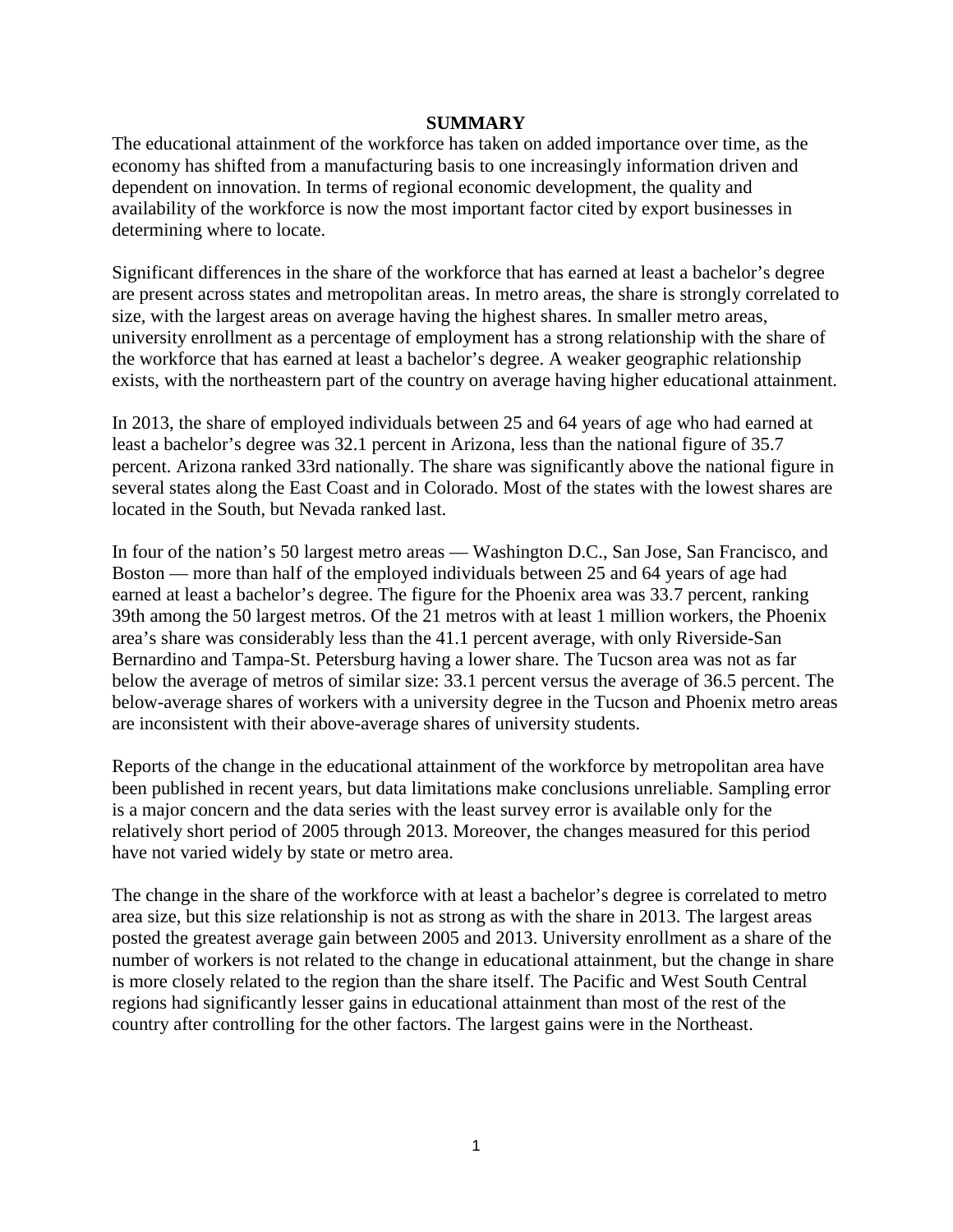#### **INTRODUCTION**

The purpose of this analysis is to examine variations in educational attainment across the country, both in the current level and in the change over time. This paper is partially in response to reports focusing on the change in attainment by metropolitan area.<sup>[1](#page-3-0)</sup> In particular, an analysis by Cleveland State University<sup>[2](#page-3-1)</sup> examined the change between 2005 and 2013 in the percentage of the workforce with an advanced degree in 40 large metro areas. Unfortunately, the Cleveland State University analysis used data from the Current Population Survey (CPS) that are not suitable for such an analysis. According to the U.S. Census Bureau, "the CPS data provide reliable estimates at the state level and for 12 of the largest metropolitan statistical areas."[3](#page-3-2)

While the Census Bureau's statement regarding reliability may be reasonable for indicators of the population as a whole, the survey error for subsets of the population are much larger. For example, the Phoenix metropolitan area was the nation's 12th-most populous in 2013, but only 10 percent of those between the ages of 25 and 64 had earned an advanced degree, or about 230,000.<sup>[4](#page-3-3)</sup> According to the U.S. Bureau of Labor Statistics, "on average, each estimate of 5,000 represents only two sample cases with that characteristic."[5](#page-3-4) Thus, the CPS sample in the Phoenix area included only approximately 92 people — 230,000 divided by 5,000 times 2 — between the ages of 25 and 64 with an advanced degree. With so few observations, survey error is very large.

Instead of the CPS, the analyses in this paper are based on data from the American Community Survey (ACS). While survey error is an issue with ACS data, the magnitude of the error is not nearly as large as with CPS data. Moreover, the ACS survey error can be reduced by combining observations for more than one year.

The educational attainment of the workforce has taken on added importance over time, as the economy has shifted from a manufacturing basis to one increasingly information driven and dependent on innovation. In terms of regional<sup>[6](#page-3-5)</sup> economic development, the quality and availability of the workforce is the most important factor cited by export businesses<sup>[7](#page-3-6)</sup> in determining where to locate. This factor has become more important over time. Educational attainment and achievement are key components determining workforce quality. Educational attainment is measured by the number of years of schooling. Educational achievement is a more nebulous concept that includes how well an individual does in school and the level and types of

 $\overline{\phantom{a}}$ 

<span id="page-3-1"></span><sup>2</sup> Cleveland State University, Center for Population Dynamics, "A Newer Geography of Jobs: Where Workers With Advanced Degrees Are Concentrating the Fastest," September 2014, [http://urban.csuohio.edu/cpd/reports\\_and\\_blogs.](http://urban.csuohio.edu/cpd/reports_and_blogs)

<span id="page-3-0"></span><sup>&</sup>lt;sup>1</sup> See, for example, "Measuring Economic Growth, By Degrees" at [http://www.newgeography.com/content/004816-measuring-economic-growth-degrees.](http://www.newgeography.com/content/004816-measuring-economic-growth-degrees)

<span id="page-3-2"></span><sup>&</sup>lt;sup>3</sup> U.S. Department of Commerce, Census Bureau, [http://www.census.gov/cps/about/faq.html.](http://www.census.gov/cps/about/faq.html) The CPS is sponsored jointly by the U.S. Census Bureau and the U.S. Bureau of Labor Statistics.

<span id="page-3-3"></span><sup>4</sup> These figures come from the American Community Survey. Since the ACS does not report advanced degrees for workers, all individuals between the ages of 25 and 64 regardless of work status, were used as a proxy for this example.

<span id="page-3-4"></span><sup>5</sup> U.S. Department of Labor, Bureau of Labor Statistics, [http://www.bls.gov/gps/notescps.htm.](http://www.bls.gov/gps/notescps.htm)

<span id="page-3-5"></span><sup>&</sup>lt;sup>6</sup> In this paper, a region is defined as either a state or a metropolitan area.

<span id="page-3-6"></span> $7$  An export business is one that can locate anywhere since its customers are spread across the nation or world. This is in contrast to a business that serves local residents — local demand is the most important location factor for such a population-support business, which is not mobile.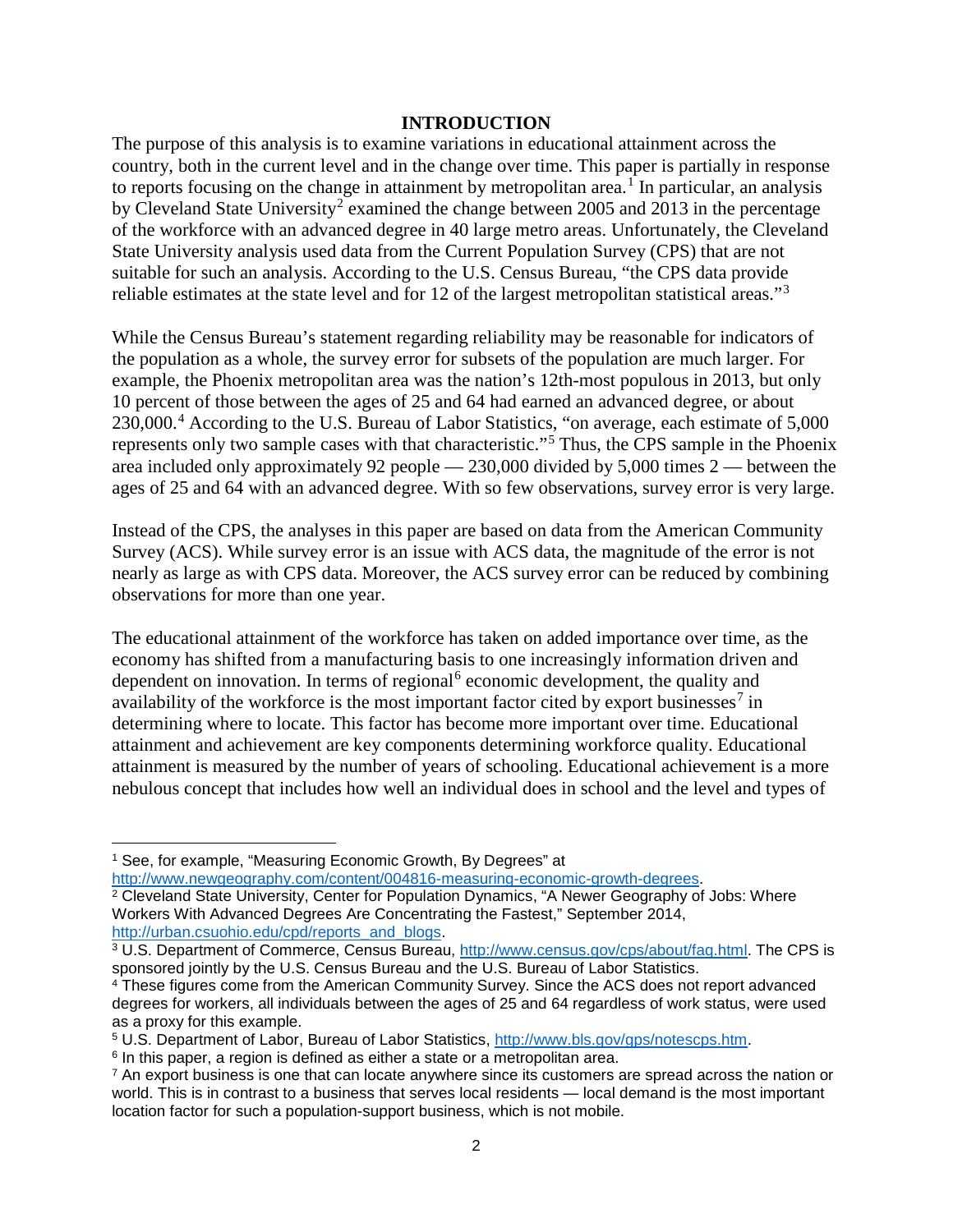skills learned. Educational attainment is the focus of this paper, in part due to its data availability, but it does not fully measure workforce quality.

## **DATA DESCRIPTION AND LIMITATIONS**

Historically, the only reasonably accurate regional data on educational attainment came from the long form of the decennial census that was completed by approximately one-in-six households. The annual American Community Survey replaced the long form of the decennial census; data for all regions are available for 2005 through 2013. The U.S. Census Bureau is the source of the decennial census and the ACS.<sup>[8](#page-4-0)</sup> The ACS sampling error is greater than the sampling error in the long form of the decennial census, even with the combination of five years of ACS observations.

The significance of the sampling error varies greatly with the size of the population being analyzed. The Census Bureau expresses sampling error as the margin of error, publishing the 90 percent margin of error with every estimate. For example, the number of employed residents of the Flagstaff metro area between the ages of 25 and 64 who were not high school graduates in 2013 is published as  $3,003 + (-1,071)$ , where 1,071 is the margin of error. The interpretation is that there is a 90 percent probability that the true value is between 1,932 and 4,074. Most surveys use the 95 percent margin of error, which produces a broader range in which the true value may fall, but only a 1-in-20 chance that the real value is not within this interval.

One means of reducing the sampling error in the ACS is to combine data for multiple years. The Census Bureau provides such data for three-year and five-year periods. However, in the case of a small subset of the population, the sampling error still is large even when combining five years. Moreover, it difficult to interpret multiyear data, especially for measures affected by the economic cycle. For example, the latest five-year data for 2009 through 2013 include a year of a deep recession as well as years of economic expansion.

Examples of survey error are shown in Table 1 for Flagstaff, a small metropolitan area, and for Phoenix-Mesa-Scottsdale, a large metro area. The ACS results are shown for both a one-year sample and a sample that combines three years.<sup>[9](#page-4-1)</sup> The margin of error of the three-year sample is considerably less than for the one-year sample, particularly for small metro areas. Also apparent is that the relative margin of error is smaller for larger subsets of the population. While the survey error in the estimate for the bachelor's degree or more category (the focus in this paper) generally would be considered to be acceptable in large metro areas in the three-year sample, it is a concern in small metro areas.

Sampling error is not the only issue when accessing ACS/decennial census data. While the Census Bureau provides a number of standard tables, the detailed information needed for a specific analysis may not be available from any of these tables. In order to obtain such specific data, the Public Use Microdata Sample (PUMS) — available for the ACS and decennial census — must be accessed. However, only a small percentage of all respondents are included in the

 $\overline{\phantom{a}}$ 

<span id="page-4-0"></span><sup>&</sup>lt;sup>8</sup> Data from the ACS and 2000 census are available from American FactFinder, [http://factfinder.census.gov/faces/nav/jsf/pages/index.xhtml.](http://factfinder.census.gov/faces/nav/jsf/pages/index.xhtml) Limited data from earlier censuses are available online.

<span id="page-4-1"></span><sup>9</sup> The three-year sample instead of the five-year sample was selected for this illustration because the three-year sample is used later in this paper for metropolitan areas.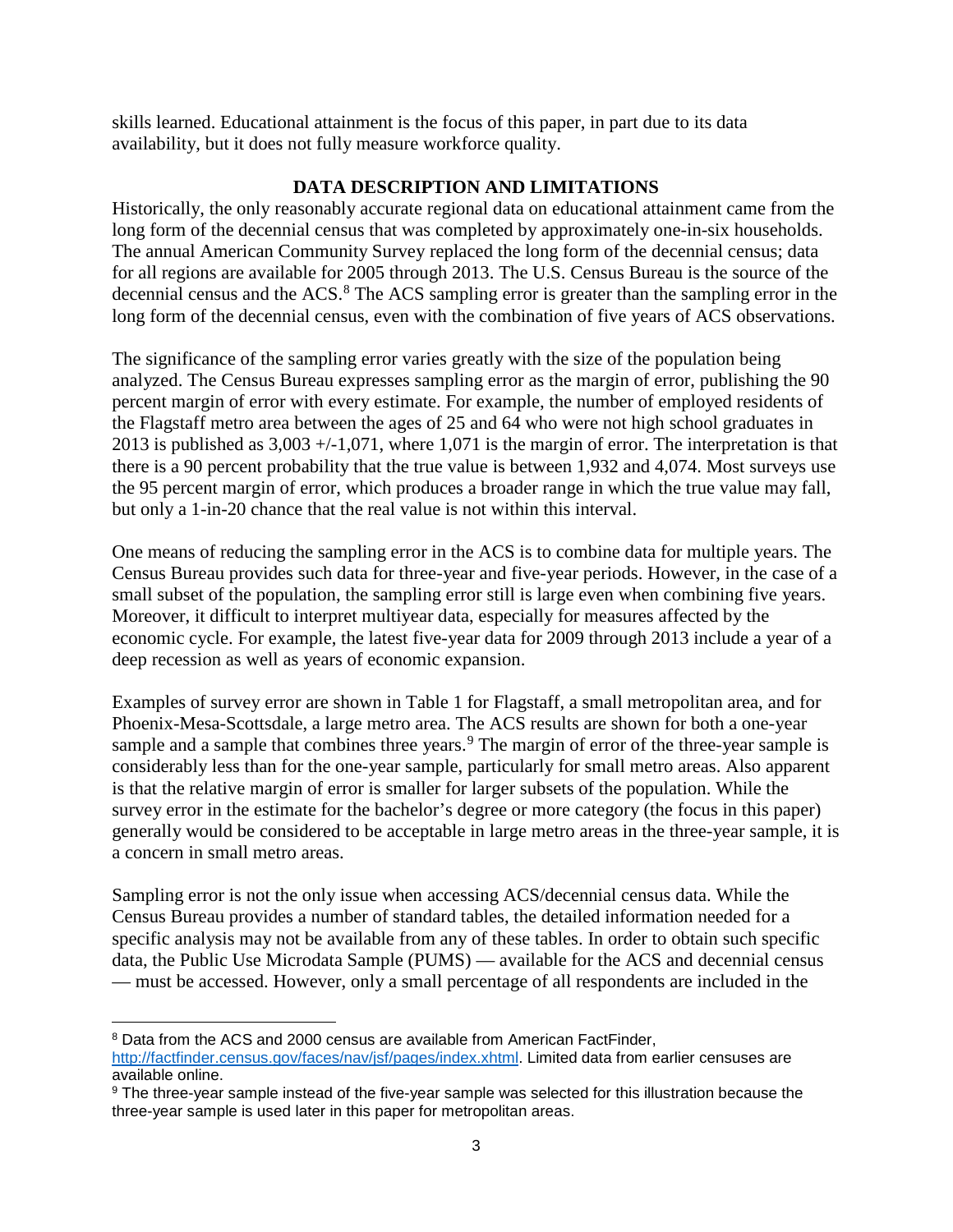## **TABLE 1 EXAMPLES OF SURVEY ERROR IN THE AMERICAN COMMUNITY SURVEY**

|                                                 | 2013<br><b>Margin of Error</b> |               |                | 2011 Through 2013<br><b>Margin of Error</b> |               |                |  |
|-------------------------------------------------|--------------------------------|---------------|----------------|---------------------------------------------|---------------|----------------|--|
|                                                 | <b>Estimate</b>                | <b>Number</b> | <b>Percent</b> | <b>Estimate</b>                             | <b>Number</b> | <b>Percent</b> |  |
| <b>Flagstaff Metropolitan Area</b>              |                                |               |                |                                             |               |                |  |
| Population Age 25-to-64                         | 66.061                         | 992           | 1.5%           | 65,748                                      | 272           | 0.4%           |  |
| Employed Individuals by Educational Attainment: |                                |               |                |                                             |               |                |  |
| Less Than High School Diploma                   | 3.003                          | 1,071         | 35.7           | 3.798                                       | 707           | 18.6           |  |
| High School Diploma                             | 10,530                         | 1.539         | 14.6           | 9.821                                       | 838           | 8.5            |  |
| Some College/Associate Degree                   | 17.271                         | 2,224         | 12.9           | 16,088                                      | 1,160         | 7.2            |  |
| Bachelor's Degree or More                       | 18,307                         | 1,758         | 9.6            | 17,731                                      | 945           | 5.3            |  |
| <b>Phoenix Metropolitan Area</b>                |                                |               |                |                                             |               |                |  |
| Population Age 25-to-64                         | 2,258,251                      | 1,330         | 0.1            | 2,229,310                                   | 652           | 0.0            |  |
| Employed Individuals by Educational Attainment: |                                |               |                |                                             |               |                |  |
| Less Than High School Diploma                   | 163,949                        | 8.028         | 4.9            | 162.379                                     | 4,342         | 2.7            |  |
| High School Diploma                             | 334.691                        | 9.454         | 2.8            | 326,782                                     | 7.341         | 2.3            |  |
| Some College/Associate Degree                   | 545.592                        | 10.851        | 2.0            | 548.013                                     | 7.031         | 1.3            |  |
| Bachelor's Degree or More                       | 537,270                        | 10,674        | 2.0            | 527.304                                     | 6.754         | 1.3            |  |

Source: U.S. Department of Commerce, Census Bureau, American Community Survey, one-year estimates for 2013 and three-year estimates for 2011-13, Table B23006, obtained from American FactFinder, [http://factfinder.census.gov/faces/nav/jsf/pages/index.xhtml.](http://factfinder.census.gov/faces/nav/jsf/pages/index.xhtml)

PUMS file. Thus, the sampling error using PUMS is much larger than it is for the standard tables produced by the Census Bureau.

#### **Geographic Limitations**

States often are used for various socioeconomic analyses, but most economists view labor markets as the preferred level of geography, particularly for economic analyses. In urban areas, the geography of labor markets essentially is the same as metropolitan areas.

Metropolitan statistical areas are geographic entities delineated by the federal Office of Management and Budget. A metro area contains a core urban area of 50,000 or more population and consists of one or more counties: the county (or counties) containing the core urban area and any adjacent counties that have a high degree of social and economic integration with the urban core, as measured by commuting to work.

A metropolitan area's geographic composition, or list of geographic components at a particular point in time, is referred to as its "delineation" and results from the application of published standards to Census Bureau data. The standards for delineating the areas are reviewed and revised once every ten years, prior to each decennial census. Metro areas are delineated using the most recent set of standards following each decennial census. Between censuses, the delineations are updated annually to reflect the most recent Census Bureau population estimates. Thus, the delineation of metro areas is constantly changing.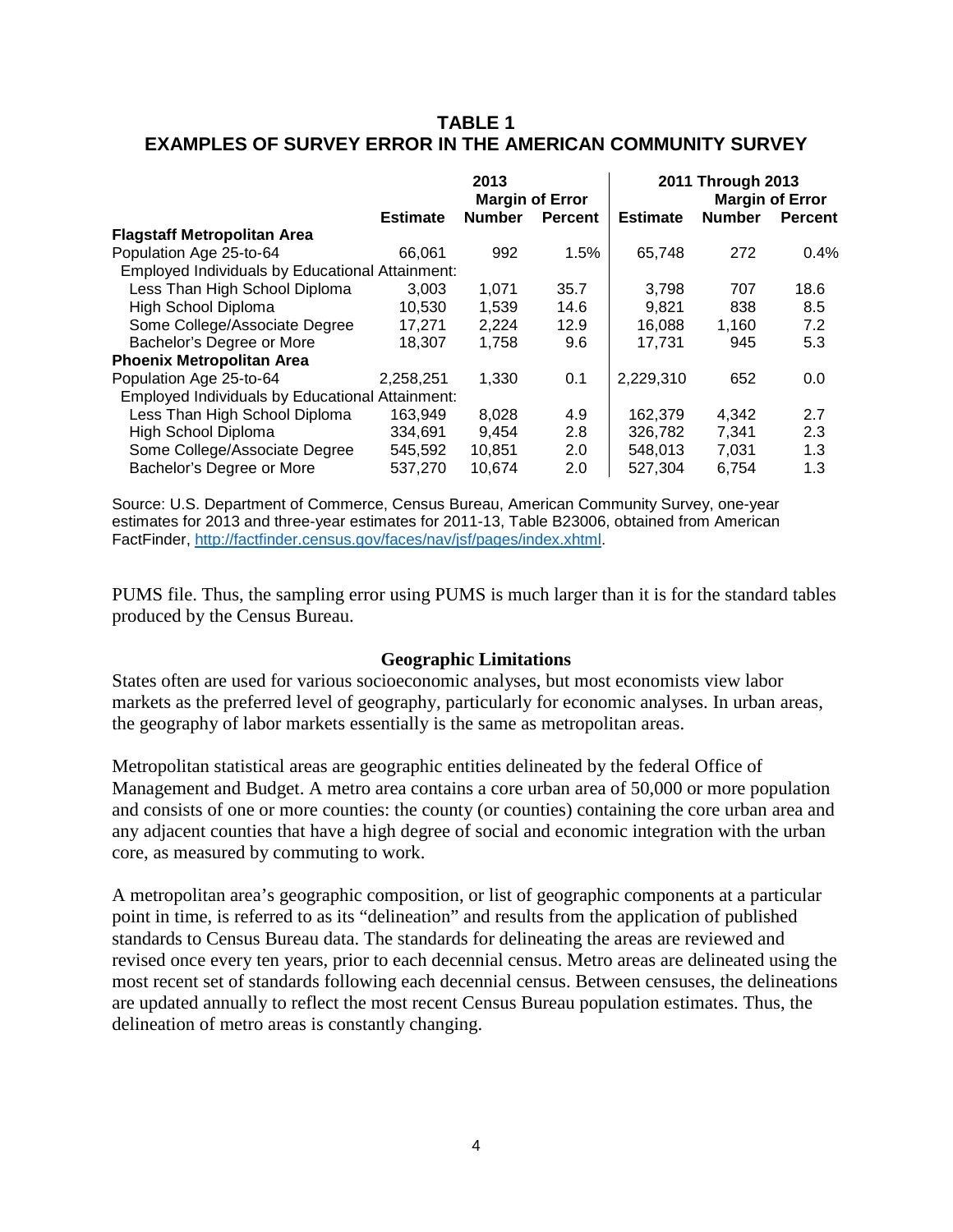While metro areas conceptually are the preferred geography for the analysis of educational attainment, various data issues limit the use of the ACS for metro areas, particularly for a time series analysis:

- Sampling error is substantial in less-populous metro areas.
- Historical ACS data are not revised to reflect changes in the geographic delineation of metro areas.
- In metro areas that have experienced a change in delineation, the time series of ACS data must be adjusted so that all years reflect the same geographic delineation. Conceptually, this can be done by accessing county-level data. However, sampling error is sizable for most counties and ACS data are not available for all counties. Because of the high sampling error, the Census Bureau does not publish annual data from the ACS for counties and other geographies of less than 65,000 residents. The three-year sample is available only for geographies of at least 20,000 residents.
- Thus, in order to ensure the comparability of the geographic definitions of metro areas over time, the five-year ACS data must be used. However, the earliest five-year period of 2005-to-2009 overlaps with the most recent period of 2009-to-2013. Therefore, the existing five-year data are not useful to determine the change over time in educational attainment.

Two other options are available to analyze metro areas over time:

- Single-year ACS data can be used, but changes in geographic definitions cannot be included for counties with fewer than 65,000 residents. Further, the sampling error of single-year estimates for less-populous metro areas is severe, as seen in Table 1.
- Three-year ACS data can be used, but changes in geographic definitions cannot be included for counties with fewer than 20,000 residents.

The three-year data are used in this paper, comparing the 2005-to-2007 period to the 2011-to-2013 period. Adjustments were made for changes in metro area delineations except for counties with less than 20,000 residents.

Because of the limitations in the metro area data, educational attainment by state also is analyzed in this paper. The analysis by state uses annual data as well as the three-year data used for metro areas. State data are less desirable from an economic perspective. While labor markets within the same state share various commonalities, significant differences also may exist.

#### **Data on Educational Attainment**

The educational attainment of a regional workforce has two components:

- The attainment of those who were educated in the region.
- The attainment of those who were educated elsewhere and later migrated to the region.

In a growing state such as Arizona, much of the workforce consists of those who migrated to the state as adults. In recent decades, these migrants have on average been better educated than individuals growing up in Arizona. The educational attainment of the latter group has been below the national average. While migration of workers can offset to some extent deficiencies in the educational attainment of those educated in the state, hiring qualified workers from outside the region is an added cost for employers. Further, as Arizona has grown, an increasing share of the working-age population have been educated in Arizona. This growing share pushes down the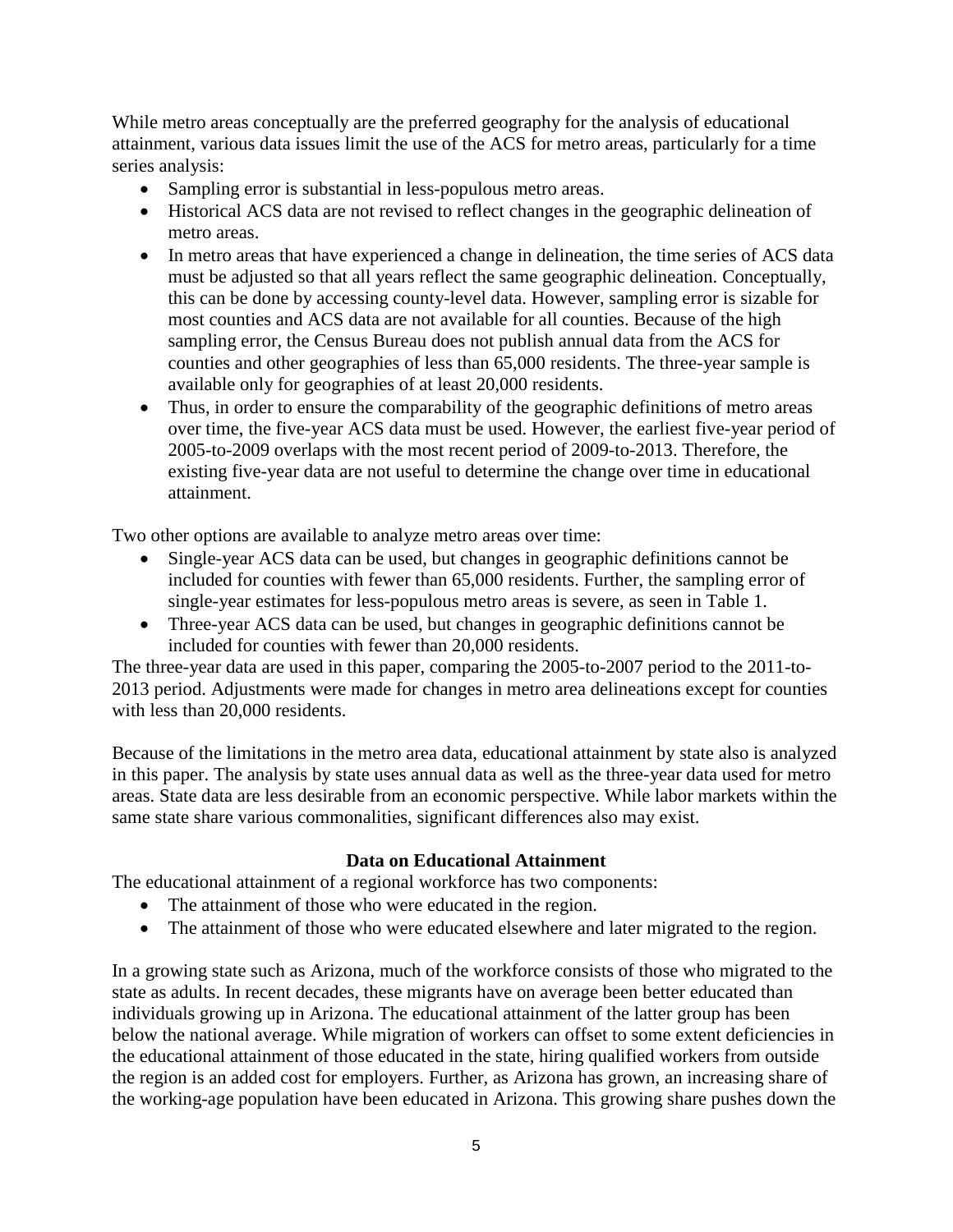overall educational attainment of Arizona residents. Businesses consider the educational attainment of the workforce when making location decisions.

There are other reasons to concentrate on the educational attainment and achievement of those who grow up in Arizona. Those with less educational attainment are likely to remain in the state. They are less likely to be employed; if working, they are more likely to earn lower wages. Thus, they are likely to contribute less to government revenues and to use more public services.

The ideal analysis would separately track over time the educational attainment of workers educated in Arizona and the attainment of workers who migrate to and from the state. This would allow more informed public policies related to education to be made.

### **Migrants Versus Those Educated in the Same Region in Which They Work**

Data on migration are available from the ACS, which asks respondents to indicate where they were living one year before.<sup>[10](#page-7-0)</sup> Since only a small proportion of the population make a longdistance move in a year, this subset of the population is very small in size in the ACS and sampling error therefore is very large. Given that this small population of migrants needs to be further subdivided by educational attainment and by workforce status for this analysis, the sampling error at a regional level is so large as to render these data unusable for such an analysis.

Beyond the issue of sampling error, the standard table on migration by educational attainment is limited to the entire population 25 or older. With the inclusion of retirees and others who are not working, these data are not of much value given this paper's focus. For example, in 2013 in Arizona, 62 percent of the net migrants age 25 or older were of age 60 or older — a very high proportion of whom likely were retired.

Information on the educational attainment of those who received their education in the same region in which they work also is problematic. A history of an individual's migration and at what age a person migrated is not available. If the place of birth is the same as an adult's current residence, one might assume that the individual received their education in the region, but there are cases of individuals who moved from the region as a child and returned as an adult. Further, the use of place of birth would exclude a large number of individuals who moved to the region as a child and were largely educated in the region.

Thus, it is impossible to adequately track the change in educational attainment of those educated in a region versus migrants to and from the region. Therefore, the analysis in this paper is limited to workforce participants regardless of where they were educated. While this is unfortunate from a policy perspective, a company hiring workers from within the local labor market is largely indifferent to where an individual was educated.<sup>[11](#page-7-1)</sup>

#### **Standard Tables Reporting Educational Attainment**

From the ACS, a standard table (B23006) of educational attainment by workforce status is available for the population between the ages of 25 and 64. The Census Bureau generally limits

 $10$  The decennial census asked respondents where they lived five years before.  $\overline{\phantom{a}}$ 

<span id="page-7-1"></span><span id="page-7-0"></span><sup>11</sup> In the case of university graduates, the perceived quality of the university attended may be considered in the hiring process.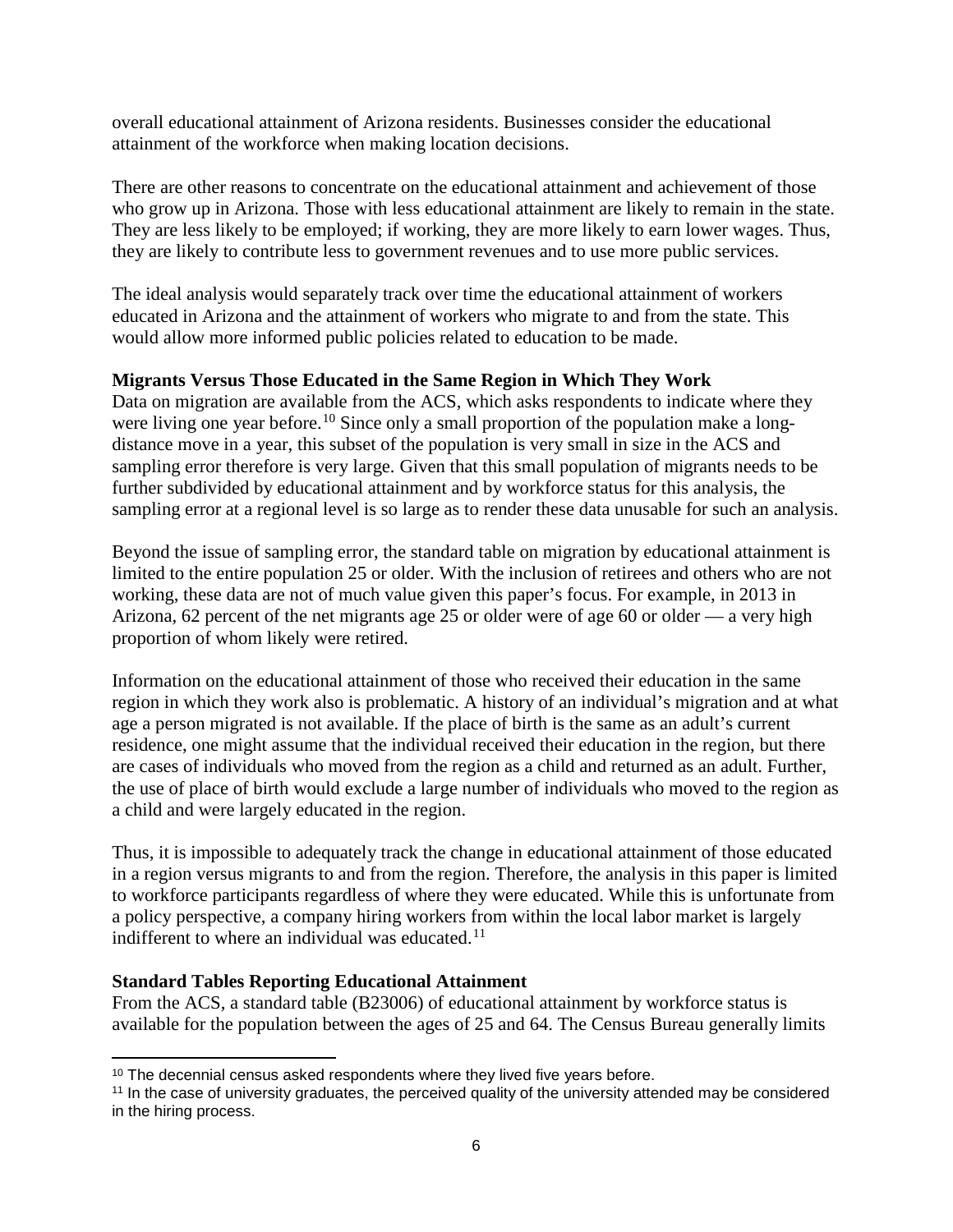educational attainment figures to those 25 and older because a relatively large share of those under 25 are still attending school. This particular table also excludes those 65 and older; workforce participation in this age group is low, with a disproportionate percentage of those 65 and older who are working doing so part time.

ACS Table B23006 places individuals into one of four categories: armed forces, civilian employed, unemployed, and not in the labor force. The focus in this analysis is the educational attainment of those employed in civilian jobs. Only four educational attainment categories — not a high school graduate, high school diploma,<sup>[12](#page-8-0)</sup> some college/associate's degree, and bachelor's degree or more<sup>[13](#page-8-1)</sup> — are available from ACS Table B23006. A comparable standard table of educational attainment by workforce status is not available from the decennial census, so this labor force analysis is limited to the 2005-to-2013 period.

Because of the limitations to the educational attainment by workforce status data, the analysis in this paper for states is supplemented by a table (standard table B15001 from the ACS) of educational attainment of individuals 18 and older by age group, regardless of workforce status. Since a comparable table (PCT025) is available from the 2000 decennial census, the time period analyzed is extended to 2000 to 2013. Moreover, tables B15001 and PCT025 provide seven categories of educational attainment, distinguishing between those with a bachelor's degree and those with a graduate degree.

### **Comparison of the Educational Attainment of Those Employed to the Entire Population**

Arizona provides a good example of how the overall educational attainment figures differ from those of workforce participants. The educational attainment of those who move to Arizona after retirement (which may be before age 65) is considerably higher than the attainment of the rest of the state's population. Thus, the state's overall educational attainment is misleadingly high for purposes of labor force analyses.

Since the ACS table (B23006) of employment status and educational attainment is limited to those 25-to-64 years old, the same age group was extracted from ACS Table B15001. The correlation in educational attainment, as defined as the percentage with at least a bachelor's degree in 2013, across the states between these two tables exceeds 0.98 (where 1.0 indicates perfect correlation). Such a high correlation is not a surprise since a high percentage of this age group is employed; in 2013, 71.6 percent were employed nationally.

Despite the high correlation, differences in the share with at least a bachelor's degree between all individuals 25-to-64 years of age and employed individuals 25-to-64 years of age vary by state. In 2013 nationally, the share of those 25-to-64 years old with at least a bachelor's degree was 35.7 percent among those employed, higher than the 31.1 percent among the entire population. The 4.6 percentage-point differential in share equates to a 14.8 percent difference. The share with at least a bachelor's degree was higher among those employed than among all individuals in

<span id="page-8-0"></span><sup>&</sup>lt;sup>12</sup> The "high school diploma" category includes those receiving a certificate of high school equivalency by passing the general educational development (GED) tests.  $\overline{\phantom{a}}$ 

<span id="page-8-1"></span> $13$  Since those with a graduate degree are not differentiated from those with a bachelor's degree as their maximum attainment, a direct comparison cannot be made to the results of the Cleveland State University analysis.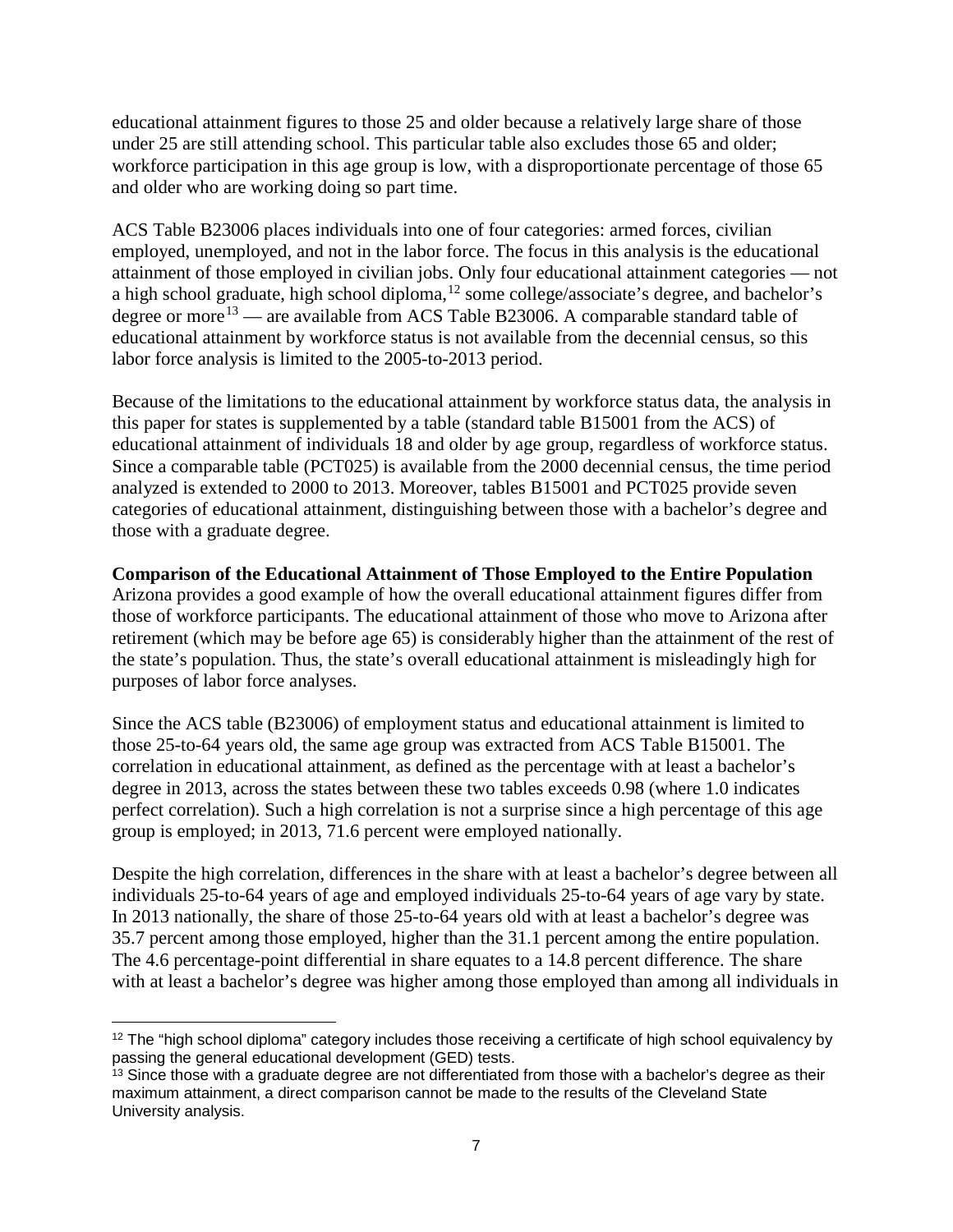the 25-to-64 age group in every state, but the magnitude of the difference varied by state, from 8 to-29 percent. In 2005, the difference between the shares was 11.3 percent nationally and ranged from 5-to-26 percent across the states.

In Arizona, the share of those between the ages of 25 and 64 who were employed was 68.1 percent, less than the national figure. Arizona's share was lower in each of the age groups within the 25-to-64 age bracket, with the largest differential among those 55-to-64, presumably due to early retirees migrating to Arizona. The share with a bachelor's degree was lower in Arizona than the nation for the entire population 25-to-64 years old (27.6 percent) and for workers (32.1 percent), but the percent difference between these shares was similar to the national average.

Nationally between 2005 and 2013, the share with at least a bachelor's degree rose 1.9 percentage points among the entire population between the ages of 25 and 64 and 3.2 percentage points among those employed. The share increased more among those employed in all but one of the states, but the magnitude of the difference between those employed and the entire population varied by state. The correlation across the states in the two population subsets was 0.89 for the change in the percentage with at least a bachelor's degree between 2005 and 2013. Advances in the share with a bachelor's degree were smaller in Arizona than the nation: 1.2 percentage points among all residents 25-to-64 years old and 2.8 percentage points among those employed.

## **A DETAILED LOOK AT EDUCATIONAL ATTAINMENT IN ARIZONA**

The analysis in this section is for all residents at least 18 years of age and comes from annual data for 2005 through 2013 from ACS Table B15001 and from the 2000 Census Table PCT025. It looks at educational attainment broken into seven categories for five age groups. In addition, three of the age groups are combined to provide figures for those 25-to-64 years old, the age group analyzed later in the report for those employed.

In the 25-to-64 age group, a larger-than-average share of Arizonans had attended college but not received a bachelor's degree in 2013, as seen in Table 2. Lower-than-average shares had received bachelor's degrees and advanced degrees.<sup>[14](#page-9-0)</sup> The percentage who had not graduated from high school was somewhat above average.

Between 2000 and 2013, educational attainment rose nationally among those 25-to-64 years old, with increases in the share in each of the categories of an associate's degree or more attainment. Arizona did not experience as large an increase among those with at least a bachelor's degree and did not have as much of a decline among those without a high school diploma.

## **By Attainment Category and Age Group**

Chart 1 provides an overview of educational attainment by age in Arizona relative to the national average in 2013. Measured both as the percentage of high school graduates and the percentage earning at least a bachelor's degree, Arizona's attainment was considerably less than the national average among those younger than 45. The differential was smaller in the 45-to-64 age group. In the 65 and older age group, educational attainment in Arizona exceeded the national average.

<span id="page-9-0"></span><sup>&</sup>lt;sup>14</sup> Advanced degrees include master's degrees, professional specialty degrees such as law school, and doctorates. l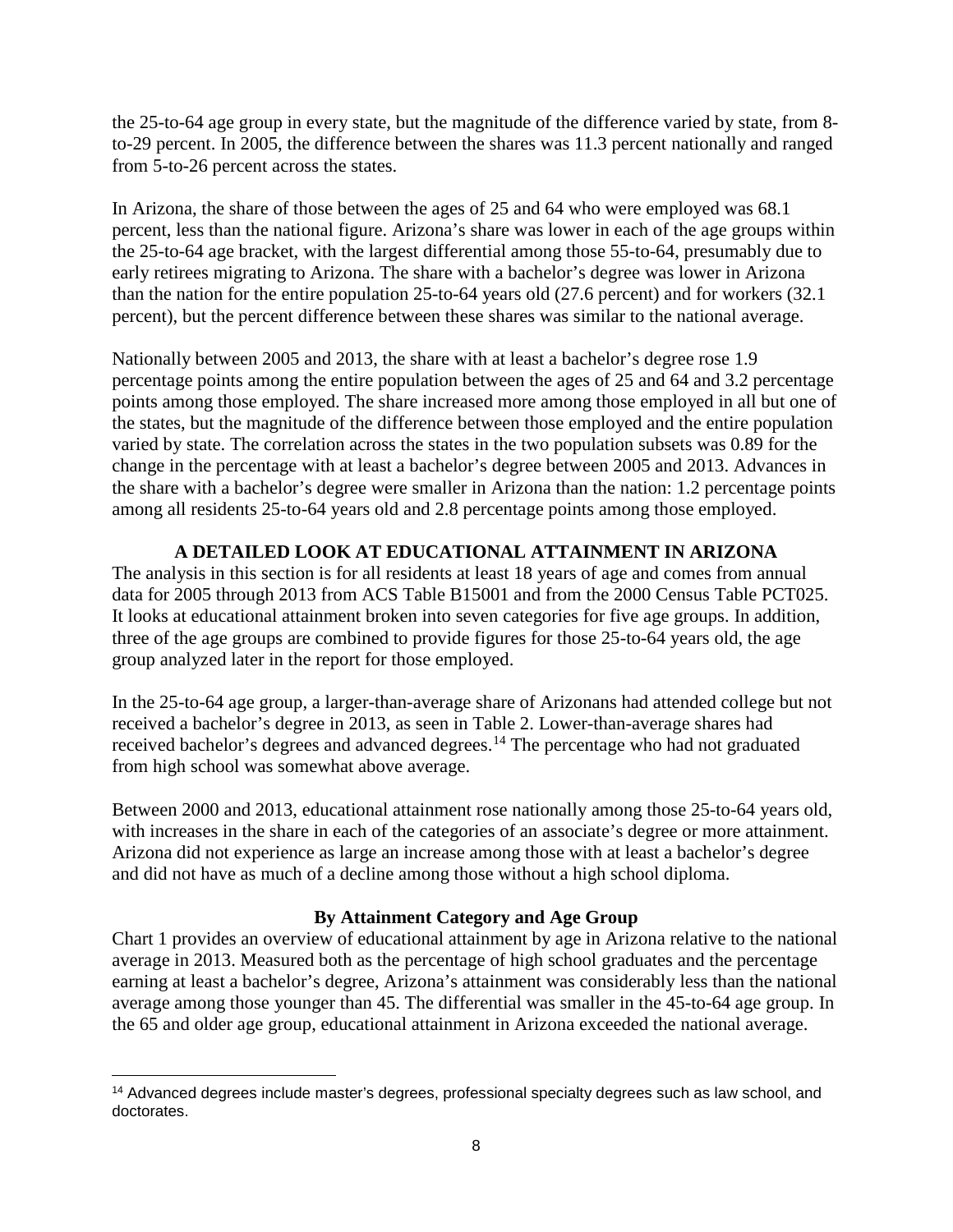## **TABLE 2 MAXIMUM EDUCATIONAL ATTAINMENT IN ARIZONA AND THE NATION AMONG THOSE 25-TO-64 YEARS OLD**

|                                 | <b>United States</b> | Arizona | <b>Difference</b> |
|---------------------------------|----------------------|---------|-------------------|
| 2013                            |                      |         |                   |
| Less Than Ninth Grade           | 4.7%                 | 5.9%    | 1.2               |
| Ninth to 12th Grade, No Diploma | 7.2                  | 8.1     | 0.9               |
| High School Graduate*           | 26.4                 | 23.9    | $-2.5$            |
| Some College, No Degree         | 21.8                 | 25.2    | 3.4               |
| <b>Associate's Degree</b>       | 8.8                  | 9.3     | 0.5               |
| <b>Bachelor's Degree</b>        | 19.8                 | 17.8    | $-2.0$            |
| <b>Advanced Degree</b>          | 11.3                 | 9.7     | $-1.6$            |
| 2000-to-2013 Change             |                      |         |                   |
| Less Than Ninth Grade           | $-0.64$              | $-0.98$ | $-0.32$           |
| Ninth to 12th Grade, No Diploma | $-3.50$              | $-2.48$ | 1.02              |
| High School Graduate*           | $-1.47$              | 0.96    | 2.43              |
| Some College, No Degree         | $-0.57$              | $-2.11$ | $-1.54$           |
| Associate's Degree              | 1.62                 | 1.71    | 0.09              |
| <b>Bachelor's Degree</b>        | 2.72                 | 1.67    | $-1.05$           |
| <b>Advanced Degree</b>          | 1.84                 | 1.23    | $-0.61$           |

\* Includes those receiving a certificate of high school equivalency by passing the general educational development (GED) tests.

Source: U.S. Department of Commerce, Census Bureau, American Community Survey, one-year estimate for 2013, Table B15001, and 2000 Census, Table PCT025, each obtained from American FactFinder, [http://factfinder.census.gov/faces/nav/jsf/pages/index.xhtml.](http://factfinder.census.gov/faces/nav/jsf/pages/index.xhtml)

Table 3 displays Arizona's rank among the states on maximum educational attainment in 2013 in the various age groups and attainment categories. The rank of the change between 2000 and 2013 also is shown in Table 3.

#### **Attainment Categories**

In 2013, relative to the nation, a disproportionate share of Arizonans younger than 65 had not earned a high school diploma. Arizona ranked 43rd or lower in each of the four age groups younger than 65 among those with less than a ninth grade education and nearly as low among those who had attended high school without graduating. The shares of those who had not graduated from high school became smaller in each age group nationally between 2000 and 2013, except for those 35-to-44 years old who had less than a ninth grade education. The declines between 2000 and 2013 were greater in Arizona among those younger than 35, with Arizona ranking among the top five states in the category of less than ninth grade. In contrast, the decreases were not as large in Arizona among those 45 and older, with the state ranking among the bottom 11 states in each of the age groups among those who had attended high school without graduating.

The proportion of Arizonans who had attended college or earned an associate's degree was higher than the national average in 2013 among those 25 and older, with the state ranking between sixth and 11th in each of the age groups in the category of some college. The shares rose nationally between 2000 and 2013 except among those 35-to-64 years old with some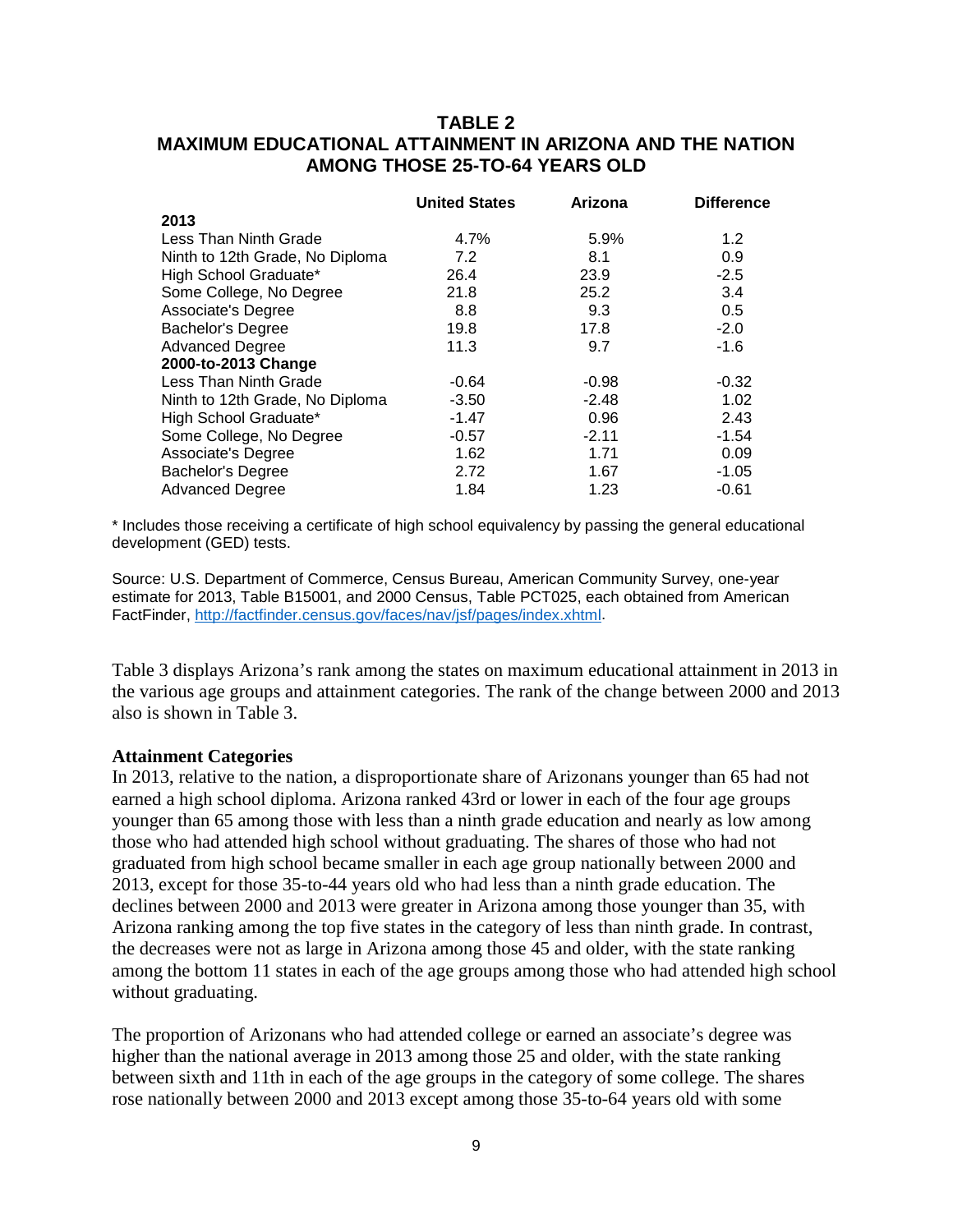## **CHART 1 EDUCATIONAL ATTAINMENT IN ARIZONA AND THE NATION BY AGE GROUP IN 2013**



**HIGH SCHOOL GRADUATES**



#### **BACHELOR'S DEGREE OR MORE**

Source: U.S. Department of Commerce, Census Bureau, American Community Survey, one-year estimates for 2013, Table B15001, obtained from American FactFinder, [http://factfinder.census.gov/faces/nav/jsf/pages/index.xhtml.](http://factfinder.census.gov/faces/nav/jsf/pages/index.xhtml)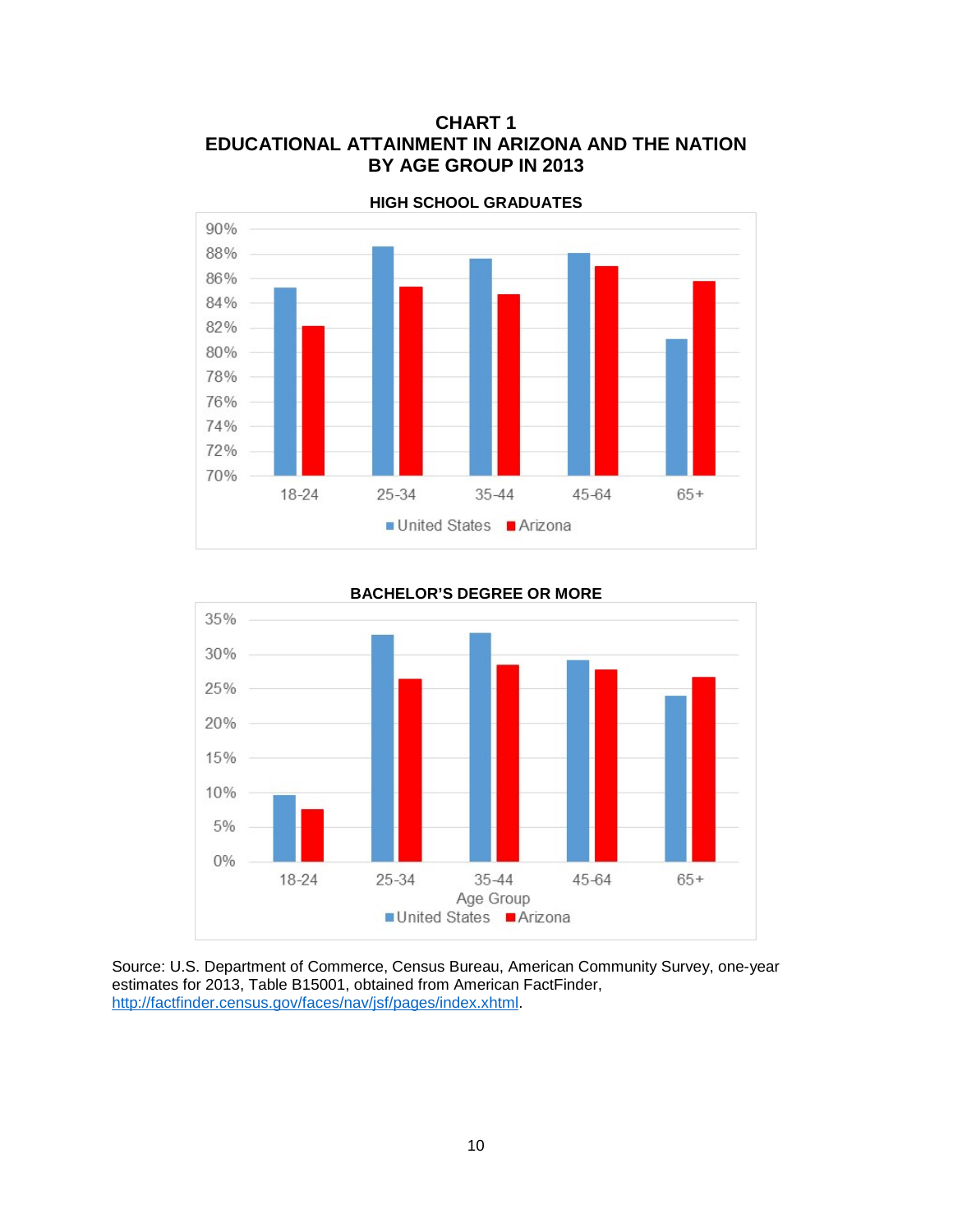## **TABLE 3 MAXIMUM EDUCATIONAL ATTAINMENT IN ARIZONA EXPRESSED AS THE RANK AMONG THE STATES\***

|              | <b>Rank, With the Lowest</b><br><b>Percentage Assigned to 1</b> |                                         |                                          | Rank, With the Highest Percentage Assigned<br>to $1$ |                                   |                                  |                                  |
|--------------|-----------------------------------------------------------------|-----------------------------------------|------------------------------------------|------------------------------------------------------|-----------------------------------|----------------------------------|----------------------------------|
|              | <b>Less</b><br><b>Than</b><br><b>Ninth</b><br>Grade             | High<br>School,<br>No<br><b>Diploma</b> | <b>High</b><br><b>School</b><br>Graduate | <b>Some</b><br>College                               | Assoc-<br>iate's<br><b>Degree</b> | Bach-<br>elor's<br><b>Degree</b> | <b>Graduate</b><br><b>Degree</b> |
| 2013         |                                                                 |                                         |                                          |                                                      |                                   |                                  |                                  |
| 18-24        | 43                                                              | 45                                      | 37                                       | 46                                                   | 20                                | 38                               | 28                               |
| 25-34        | 49                                                              | 45                                      | 23                                       | 11                                                   | 25                                | 44                               | 37                               |
| 35-44        | 48                                                              | 45                                      | 14                                       | 9                                                    | 32                                | 40                               | 36                               |
| 45-64        | 46                                                              | 33                                      | $\overline{7}$                           | 9                                                    | 20                                | 32                               | 24                               |
| $65+$        | 23                                                              | 7                                       | $9$                                      | 6                                                    | $\overline{7}$                    | 13                               | 17                               |
| 25-64        | 49                                                              | 37                                      | 11                                       | 9                                                    | 22                                | 39                               | 29                               |
| 2000 to 2013 |                                                                 |                                         |                                          |                                                      |                                   |                                  |                                  |
| 18-24        | 3                                                               | 18                                      | 50                                       | 30                                                   | 12                                | 26                               | 20                               |
| 25-34        | 5                                                               | 12                                      | 50                                       | 32                                                   | 16                                | 42                               | 36                               |
| 35-44        | 20                                                              | 42                                      | 49                                       | 41                                                   | 34                                | 40                               | 43                               |
| 45-64        | 35                                                              | 50                                      | 42                                       | 48                                                   | 35                                | 42                               | 38                               |
| $65+$        | 47                                                              | 41                                      | 12                                       | 41                                                   | 16                                | 40                               | 27                               |
| 25-64        | 18                                                              | 39                                      | 49                                       | 47                                                   | 31                                | 47                               | 41                               |

\* 50 states plus the District of Columbia.

Source: U.S. Department of Commerce, Census Bureau, American Community Survey, one-year estimate for 2013, Table B15001, and 2000 Census, Table PCT025, each obtained from American FactFinder, [http://factfinder.census.gov/faces/nav/jsf/pages/index.xhtml.](http://factfinder.census.gov/faces/nav/jsf/pages/index.xhtml)

college. Arizona underperformed the nation in each age group in the category of some college, ranking among the bottom 11 states in each age group of 35 and older.

In the categories of bachelor's degree and advanced degree, Arizona had lesser shares than the nation in each age group younger than 65 in 2013, but ranked among the bottom 10 states only in the bachelor's degree category in the 25-to-34 age group. The shares rose nationally between 2000 and 2013 except among those 45-to-64 years old with an advanced degree. Arizona underperformed the nation in both categories in each age group 25 and older, ranking among the bottom 11 states in each age group in the bachelor's degree category and nearly as low in the graduate degree category.

#### **Age Groups**

Many individuals in the 18-to-24 age group are still enrolled in school, accounting for the lesser attainment than in the older age groups. Relative to the nation, a disproportionately high share of Arizonans in this age group in 2013 had a maximum educational attainment of high school graduate or less, with a below-average share in each of the categories of higher educational attainment. Nationally between 2000 and 2013, attainment rose substantially in this age group,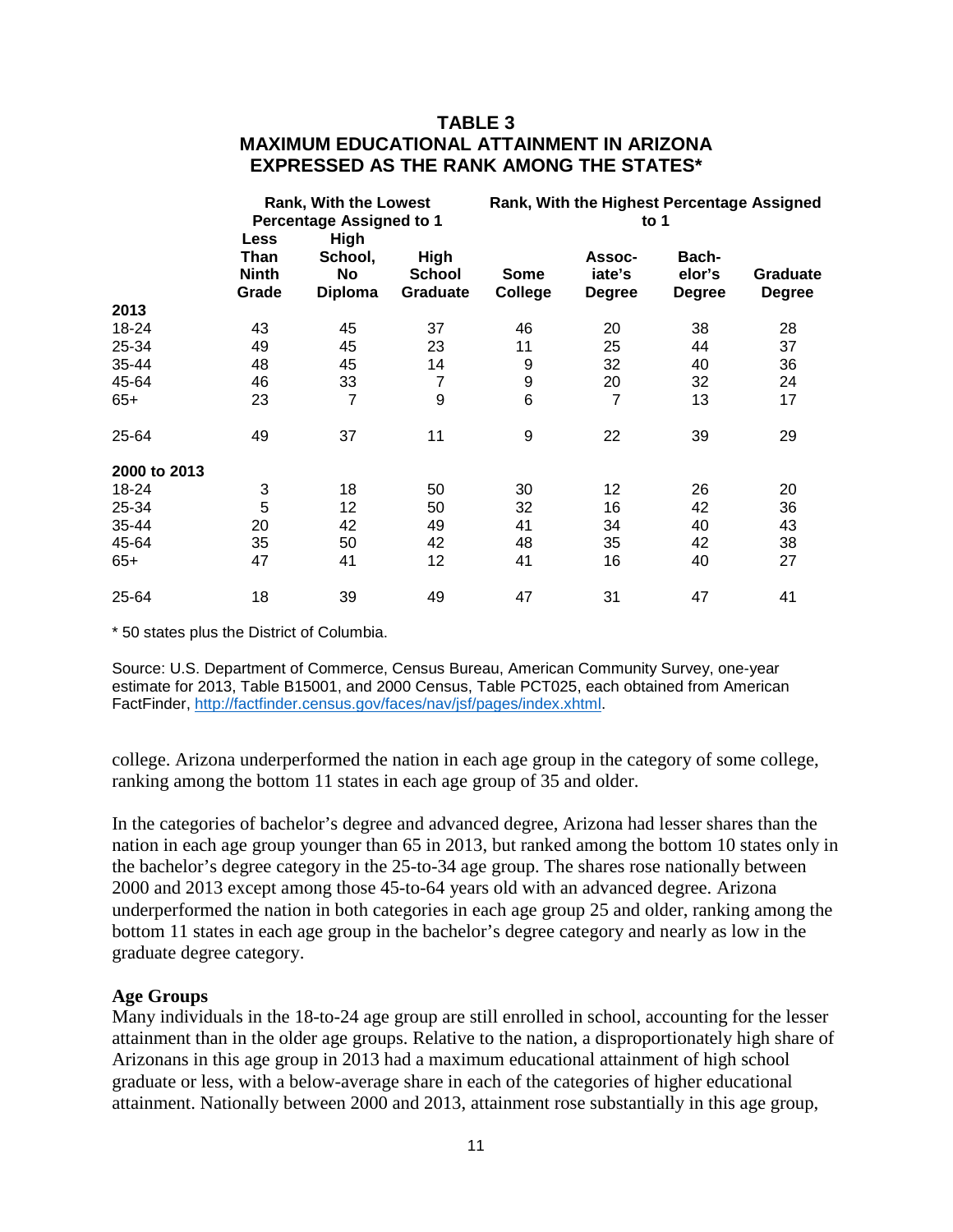with lesser percentages not earning a high school diploma and higher shares in the other categories, particularly some college. The share with less than a ninth-grade attainment declined more in Arizona than nationally, likely due to the out-migration of undocumented immigrants due to the implementation of the employer sanctions law and the severity of the recession. This larger decline was offset by a greater gain in those graduating from high school.

In the 25-to-34 age group in 2013, relative to the nation, disproportionately high shares of Arizonans had a maximum educational attainment of less than a bachelor's degree, with belowaverage shares in the bachelor's degree and advanced degree categories. Nationally between 2000 and 2013, shares fell among those with a high school diploma or less and rose in the associate's degree and higher categories. Arizona did not keep pace with the nation on gains in the bachelor's degree and advanced degree categories, but had larger declines in the share in the two categories with less than a high school diploma.

Relative to the nation in the 35-to-44 age group in 2013, disproportionately high shares of Arizonans had a maximum educational attainment of less than a high school diploma. The share was below average in the high school graduate category and above average in the some college category. Below-average shares had earned at least a bachelor's degree. Nationally between 2000 and 2013, shares fell in the three categories ranging from attended high school without graduating through some college, offset by increases in the associate's degree and higher categories. The changes in educational attainment between 2000 and 2013 in Arizona differed from the nation, with smaller declines in the high school shares, both with and without a diploma, and lesser increases in the shares with at least a bachelor's degree.

A disproportionately high share of Arizonans 45-to-64 years old had a maximum educational attainment of some college relative to the nation in 2013, offset by a below-average share of high school graduates. Somewhat below-average shares in the categories of bachelor's degree or more were offset by above-average shares in the remaining categories. Nationally between 2000 and 2013, shares increased in the associate's and bachelor's degree categories, with decreases in the two categories without a high school diploma. Relative to the nation, improvements in educational attainment in the 45-to-64 age group were lesser in Arizona, lagging behind in each category from some college to graduate degree.

In the 65 and older age group in 2013, relative to the nation, a disproportionately high share of Arizonans had a maximum educational attainment of some college or more, with a belowaverage share in each of the categories of lesser educational attainment. Nationally between 2000 and 2013, shares fell substantially among those with a high school diploma or less and rose in the other categories, particularly among university graduates. Relative to the nation, the declines in Arizona in the two categories of not a high school graduate were not as large.

## **HISTORICAL LOOK AT EDUCATIONAL ATTAINMENT BY STATE**

Educational attainment data for the population age 25 and older is available from the decennial censuses from 1940 through 2000 by state. Annual figures are available from the ACS for 2005 through 2013. In earlier decades, the national focus was on the share with at least a high school diploma. With increases in educational attainment throughout this time period and the transition of the economy to a higher proportion of jobs that require higher educational attainment, the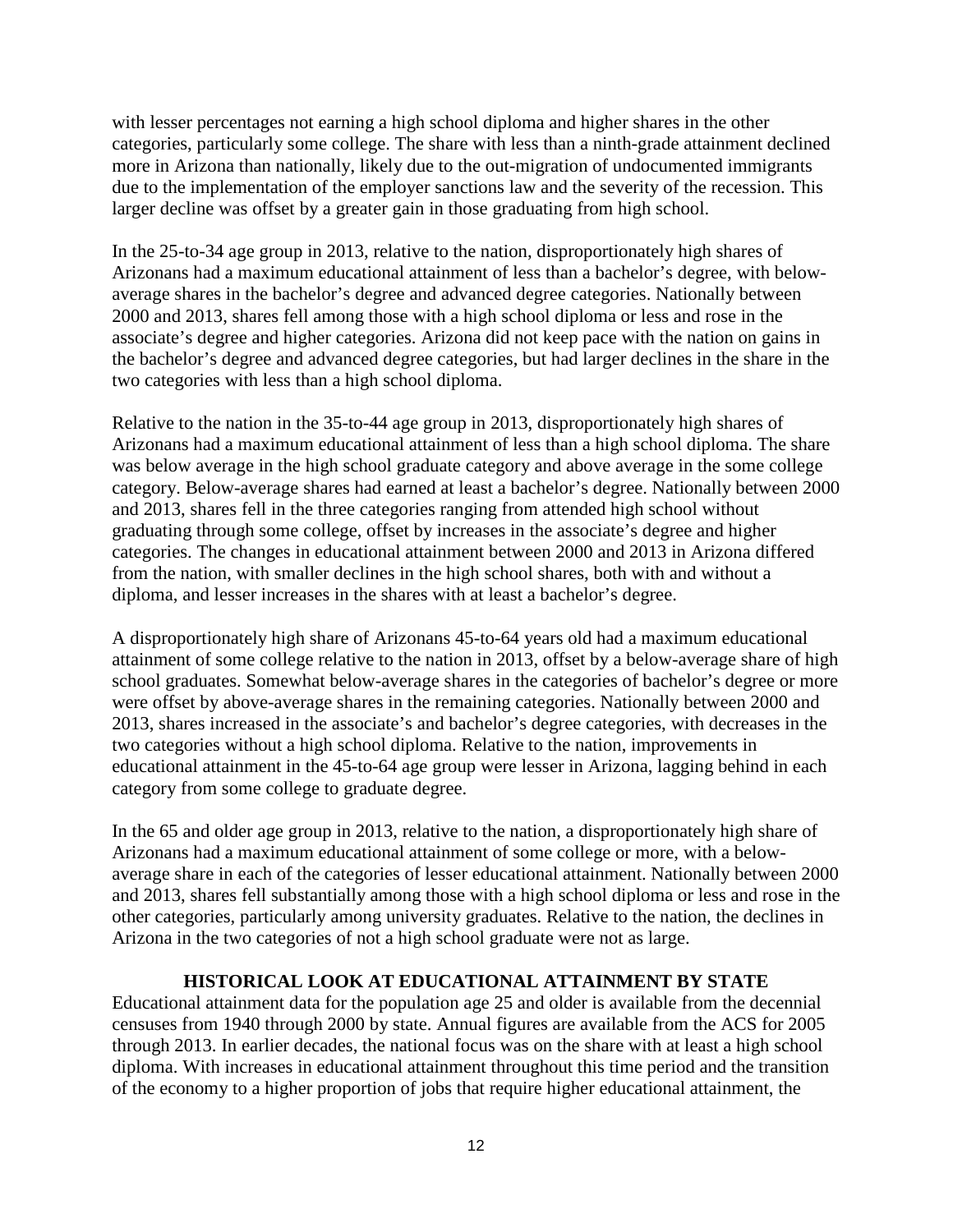focus in recent years has been on the percentage with at least a bachelor's degree. Both attainment measures are displayed in Chart 2.

The state's educational attainment relative to the nation is much different today than the historical norm, when educational attainment in Arizona was higher than the national average. Though attainment in Arizona as a ratio to the national average had already fallen by 1970, the state was still well positioned then, with the percentages with at least a high school diploma and with at least a bachelor's degree well above the national average. Since then, attainment in Arizona has steadily declined relative to the national average. As the share with at least a bachelor's degree, the shift has been significant, with Arizona going from considerably above the nation in 1940 to equal to the nation in 1990 to below the nation since then. Measured as the percentage with at least a high school diploma, Arizona's share went from above average to slightly below the national average in recent years.

Compared to the 50 states and the District of Columbia, the educational attainment of Arizonans 25 and older based on the share with at least a high school diploma ranked between 11th and 17th highest from 1940 through 1980, but the rank dropped to 35th in 2013. In contrast, Arizona's rank among 10 western states (Arizona, California, Colorado, Idaho, Nevada, New Mexico, Oregon, Texas, Utah, and Washington) was only seventh or eighth from 1940 through 1980, but was sixth in 2013. Each of the other western states has experienced a decline in its national ranking since 1980.

Based on the share with at least a bachelor's degree, Arizona ranked among the top five states nationally in 1940 and 1950, but the rank dropped to 30th in 2013. Most of the western states have not experienced much of a decline in the national ranking; Arizona's rank among the 10 western states fell from third in 1940 to seventh in 2013.

Based on the percentage with at least a high school diploma, each of the 10 western states has lost ground relative to the nation since 1940, with significant declines in rank in Arizona, California, Nevada, and Texas. In 26 of the other 41 states, the rank has climbed over time, though generally by relatively small amounts.

The geographic pattern is more complex based on the percentage with at least a bachelor's degree. The rank has fallen in nine of the 10 western states, though generally not by much. Only Arizona and Nevada have experienced a significant drop. Several other states have had large decreases in rank. Several states along the East Coast have experienced sizable gains in rank, though South Carolina and Florida have seen their rank fall.

#### **Recent Changes Among Those of Workforce Age**

Focusing on recent changes in educational attainment as measured by the share of those 25-to-64 years of age with a university degree, most of the states with the greatest improvement between 2000 and 2013 are located along or near the East Coast, north of Georgia. Particularly large gains occurred in the District of Columbia, New York, Virginia, Massachusetts, and New Jersey. Illinois (ninth) and Minnesota (11th) were the highest ranked states not located near the Atlantic Coast. Among the 10 western states, only Oregon (25th) was ranked in the top half, and only New Mexico (51st) ranked below Arizona (46th).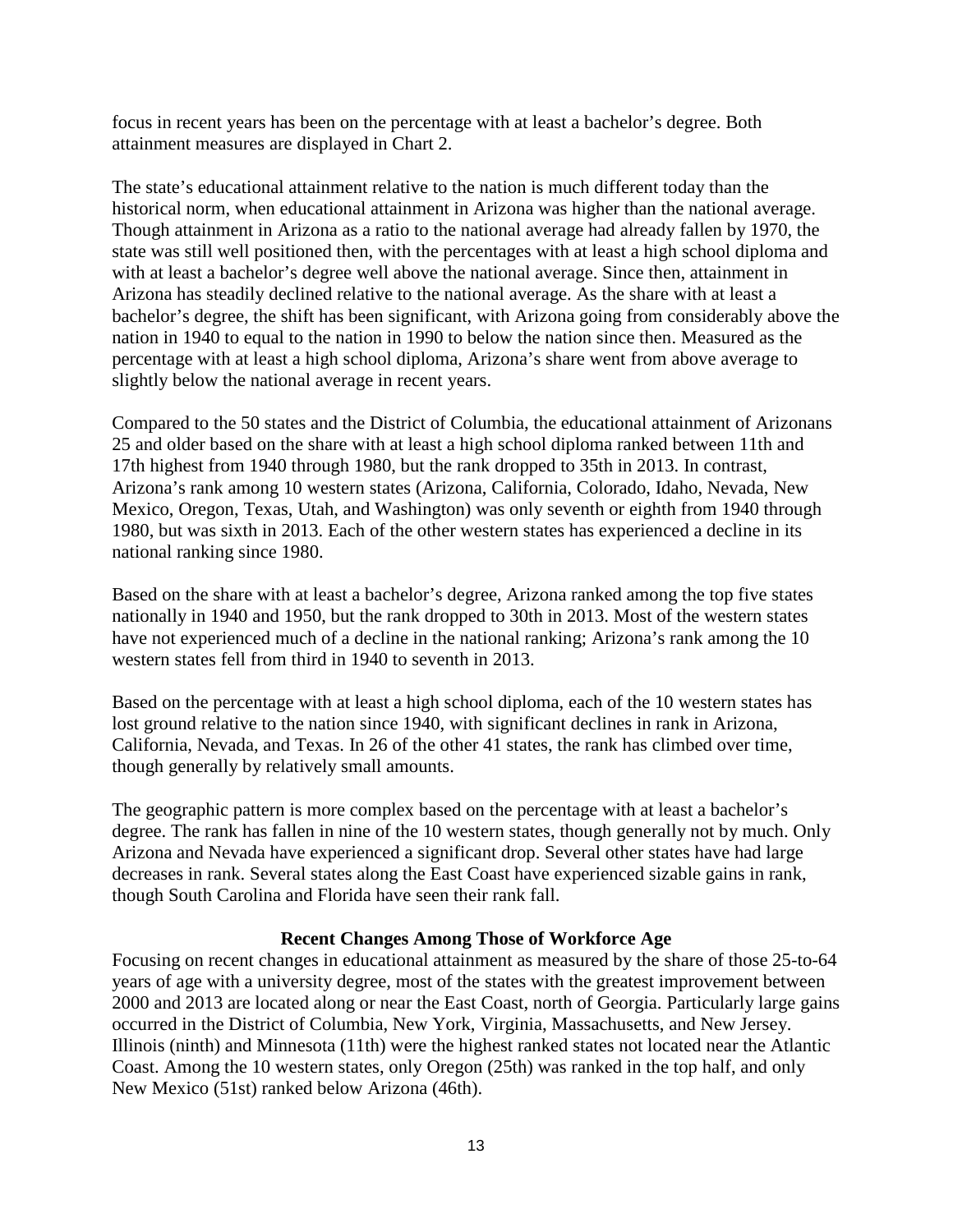## **CHART 2 EDUCATIONAL ATTAINMENT IN ARIZONA AND THE NATION OVER TIME, ALL INDIVIDUALS AGE 25 AND OLDER**



**BACHELOR'S DEGREE OR MORE**



Source: U.S. Department of Commerce, Census Bureau, American Community Survey, single-year estimates for 2010 and 2013, Table B15001, obtained from American FactFinder, <http://factfinder.census.gov/faces/nav/jsf/pages/index.xhtml> and decennial censuses from 1940 through 2000.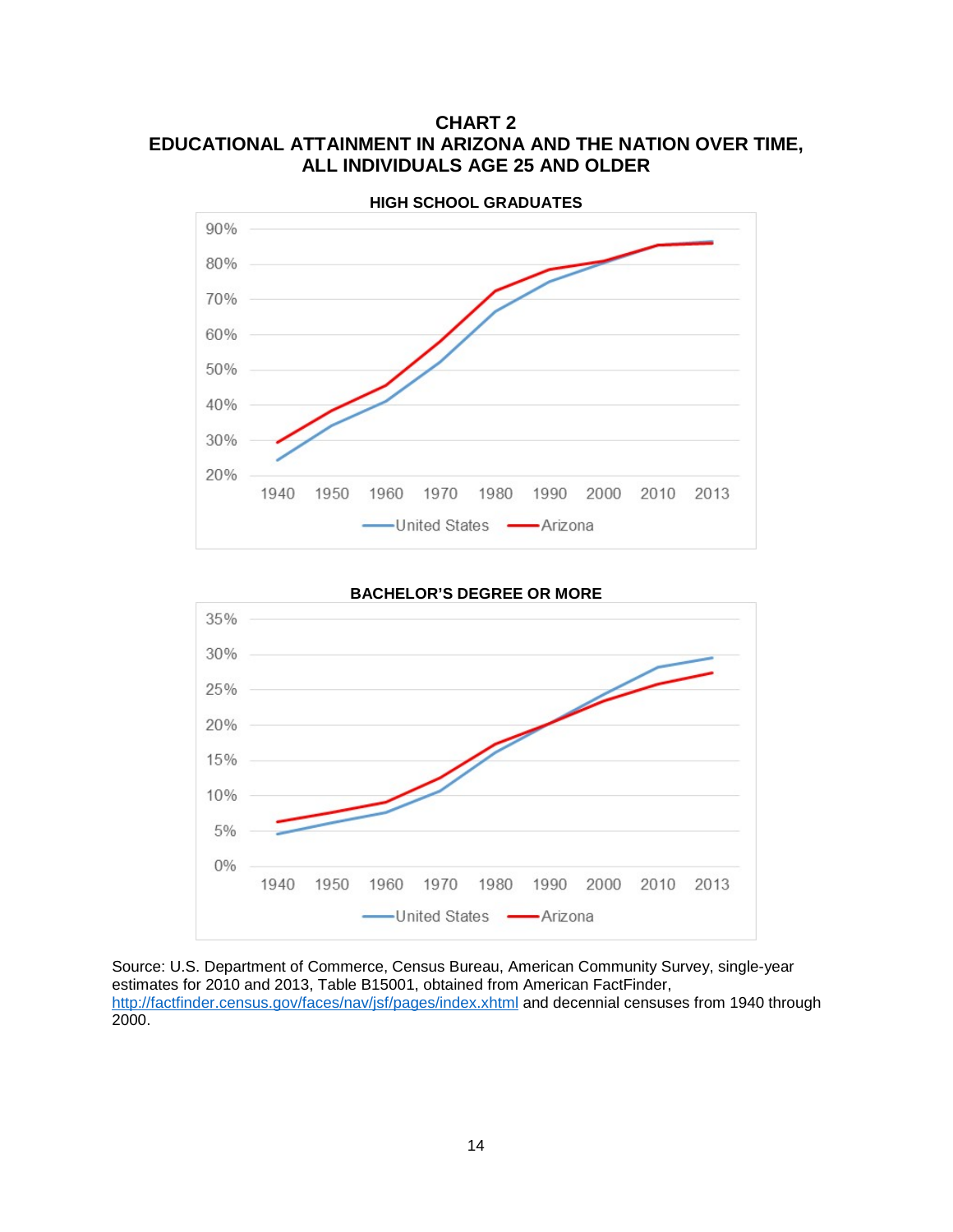Though the rank of some states based on the change in share with an advanced degree was different from the rank based on the change in share with at least a bachelor's degree, the geographic patterns are similar. Arizona ranked 41st in the change in share with an advanced degree. Among the western states, Nevada, Idaho, and New Mexico had lesser gains.

#### **EDUCATIONAL ATTAINMENT OF THE WORKFORCE BY STATE**

The comparison between Arizona and the nation provided in Chart 2 is misleading from the perspective of the workforce and economic development. As was seen in Chart 1, relative to the nation, educational attainment of the population age 25 and older in Arizona is boosted by those of retirement age. Arizona continues to attract highly educated migrants from other states who move after they retire. In contrast, educational attainment as measured by the share with at least a bachelor's degree is considerably below the nation among those 25-to-44 years old in Arizona. The remainder of this paper focuses on the educational attainment of the workforce between the ages of 25 and 64.

In 2013, the share of employed individuals between 25 and 64 years of age who had earned at least a bachelor's degree was 32.1 percent in Arizona, less than the national figure of 35.7 percent. Arizona ranked 33rd nationally and seventh among 10 western states in 2013. The share was significantly above the national figure in several states along the East Coast and in Colorado. Most of the states with the lowest shares are located in the South, but Nevada ranked last.

Nationally, the share of employed individuals between 25 and 64 years of age who had earned at least a bachelor's degree rose 3.2 percentage points between 2005 and 2013, an average of 0.4 percentage points per year. The annual increase was not steady over the eight years, ranging from 0.0 to 1.0, but this variation may in part reflect sampling error. The increase in the share in Arizona was a little smaller at 2.8 percentage points. The year-to-year changes were more volatile than for the nation, ranging from -0.4 to 1.4, illustrating the greater sampling error at the state level. The volatility in the annual figures by state are large enough to affect the interpretation of a state's performance over time if the estimate in 2005 and/or 2013 is out-ofline with the figures for the rest of the time series.

Arizona's change between 2005 and 2013 ranked 39th nationally and sixth among the 10 western states. The greatest increase by far occurred in the District of Columbia (10.6). The other states in the top 10 had gains between 4.1-and-5.2 percentage points. All of the top-10 states are in the eastern half of the country and include four states in the Southeast — Kentucky, Tennessee, North Carolina, and South Carolina — but of this group none had a percentage in 2013 as high as the national average. In contrast, most of the other states experiencing the largest gains had shares above the national average: District of Columbia, Delaware, Illinois, Massachusetts, and Pennsylvania.

The states experiencing the 10 smallest gains in the share are geographically diverse, though no state in the northeastern part of the country is among the bottom 10. Three western states are among the laggards: California, Nevada, and New Mexico. The smallest gains were in Alaska (0.8) and North Dakota (1.0).

In order to be consistent with the subsequent analysis of metro areas, which compare three years of ACS results for 2005-07 to 2011-13, the changes by state also were examined on this basis.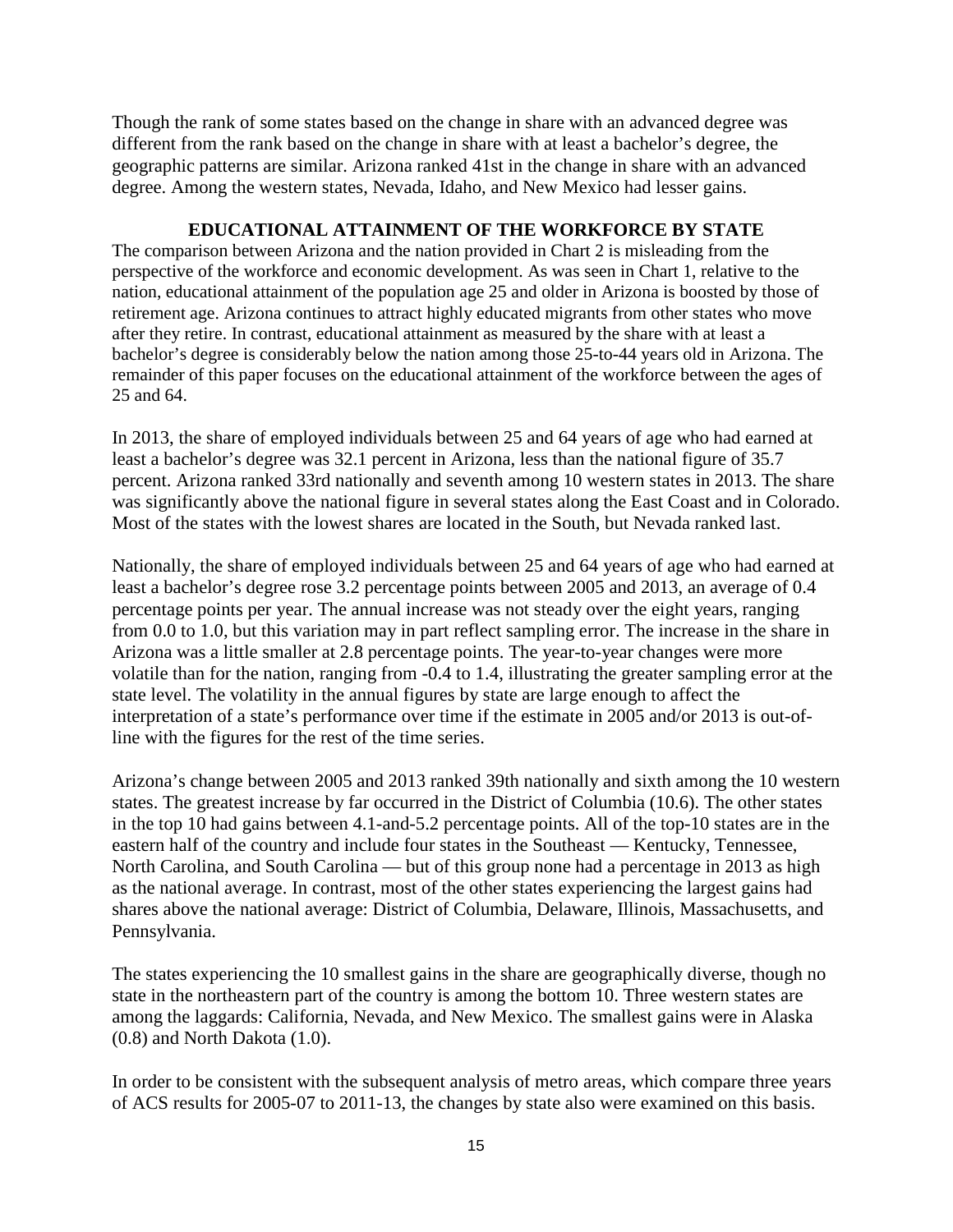Nationally, the increase was 2.7 percentage points for what is effectively a change over six years. This is less than the 3.2 point change over the eight years between 2005 and 2013. The gain in Arizona was 2.8 points between 2005-07 and 2011-13 and ranked tied for 24th. The correlation across states in the change over time between the annual dataset and the three-year dataset is 0.91.

#### **EDUCATIONAL ATTAINMENT OF THE WORKFORCE BY METROPOLITAN AREA**

In order to compare educational attainment across metropolitan areas, three years of ACS data were combined, with the 2011-to-2013 period compared to the 2005-to-2007 period. The analysis focuses on the share with at least a bachelor's degree among those 25-to-64 years old who were employed.

Currently, 381 metro areas are defined. Their size varies widely. In terms of the number employed between the ages of 25 and 64, values ranged from less than 25,000 to 7.9 million in 2011-13.

Over the 2011-13 period, the share of workers between the ages of 25 and 64 who had earned at least a bachelor's degree was 35.3 percent nationally. The population-weighted figure for the 381 metro areas was higher at 37.3 percent. However, the median value of the 381 metro areas was only 30.2 percent. The share ranged from 15-to-64 percent across the 381 areas.

The large difference between the median and the population-weighted mean indicates that on average educational attainment is higher in the largest metro areas, as illustrated in Table 4. In

## **TABLE 4**

## **POPULATION-WEIGHTED SHARE OF WORKERS 25-TO-64 YEARS OLD WHO HAVE EARNED AT LEAST A BACHELOR'S DEGREE BY METROPOLITAN AREA SIZE**

|                                                  |                                           | <b>Share With at Least a</b><br><b>Bachelor's Degree</b> |                                      |  |  |
|--------------------------------------------------|-------------------------------------------|----------------------------------------------------------|--------------------------------------|--|--|
| <b>Number of Workers</b><br>in Metropolitan Area | Number of<br><b>Metro</b><br><b>Areas</b> | 2011-13                                                  | Change from<br>2005-07 to<br>2011-13 |  |  |
| Total                                            | 381                                       | 37.3%                                                    | 2.6                                  |  |  |
| More Than 1 Million                              | 21                                        | 41.1                                                     | 2.9                                  |  |  |
| 500,000 to 999,999                               | 20                                        | 37.9                                                     | 3.1                                  |  |  |
| 300,000 to 499,999                               | 25                                        | 36.5                                                     | 2.7                                  |  |  |
| 200,000 to 299,999                               | 29                                        | 33.3                                                     | 2.3                                  |  |  |
| 150,000 to 199,999                               | 29                                        | 31.0                                                     | 2.1                                  |  |  |
| 100,000 to 149,999                               | 46                                        | 31.8                                                     | 2.0                                  |  |  |
| 50,000 to 99,999                                 | 109                                       | 30.4                                                     | 1.7                                  |  |  |
| Less Than 50,000                                 | 102                                       | 27.0                                                     | 1.9                                  |  |  |

Source: U.S. Department of Commerce, Census Bureau, American Community Survey, three-year estimates for 2005-07 and 2011-13, Table B23006, obtained through from American FactFinder, [http://factfinder.census.gov/faces/nav/jsf/pages/index.xhtml.](http://factfinder.census.gov/faces/nav/jsf/pages/index.xhtml)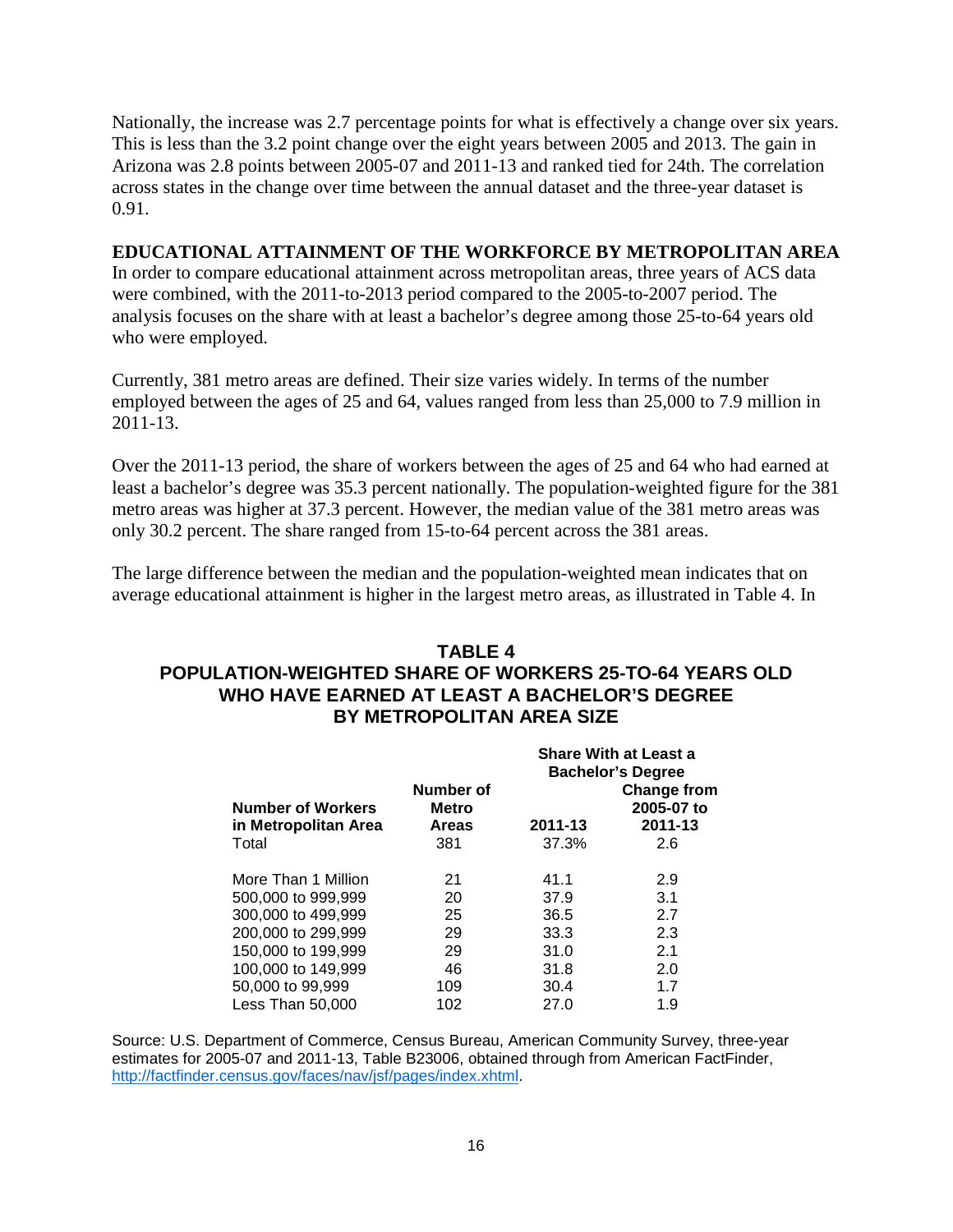only 80 of the 381 areas was the share of workers between the ages of 25 and 64 who had earned at least a bachelor's degree greater than the weighted average.

In addition to metro area size, two other basic factors have been identified that are correlated to the share of workers with a university degree:

- A weak geographic relationship is present. Compared to the Pacific region, metro areas in the northeastern part of the country have greater educational attainment after controlling for other factors and metros in the West South Central region have lesser attainment.
- University enrollment<sup>[15](#page-18-0)</sup> as a share of employment has a strong relationship with educational attainment, particularly in metro areas of fewer than 300,000 workers. In these smaller metros, the enrollment share is a strong predictor of the widely variant shares of the workforce with at least a bachelor's degree.

The population-weighted average gain in the share between 2005-07 and 2011-13 was 2.6 percentage points, compared to a national figure of 2.7 points. The median gain in the metro areas was 2.2 points, with a range from a decrease of 4.4 points to an increase of 9.7 points.

The change between 2005-07 and 2011-13 in the share with at least a bachelor's degree also was correlated to size across the nation's 381 metro areas, though this size relationship is not as strong as with the share in 2013. The largest areas posted the greatest average gain.

University enrollment as a share of the number of workers is not related to the change in educational attainment, but the change in the share with at least a bachelor's degree is more closely related to the region than the share itself. The Pacific and West South Central regions had significantly lesser gains in educational attainment than most of the rest of the country after controlling for the other factors. The largest gains were in the Northeast.

A regression analysis with the independent variables of region, enrollment share, and employment size explains 44 percent of the variation across the 381 metro areas in the share of workers 25-to-64 years old with at least a bachelor's degree. This regression specification does not explain a significant portion of the variation in metro areas of at least 300,000 workers, but explains 68 percent of the variation in metro areas with fewer than 50,000 workers. The same independent variables explain just 8 percent of the change in attainment over time, though these results are statistically significant.

## **Arizona's Metropolitan Areas**

Of the seven metro areas in Arizona, the Phoenix-Mesa-Scottsdale area is by far the largest, ranking 12th nationally with nearly 1.6 million workers in 2011-13. Of the 21 metro areas with at least 1 million workers only Riverside-San Bernardino-Ontario and Tampa-St. Petersburg-Clearwater had a lower share with at least a bachelor's degree than the Phoenix metro; its 33.7 percent of workers with at least a bachelor's degree was considerably less than the 41.1 percent average of the 21 metros. Phoenix-Mesa-Scottsdale ranked 39th among the 50 largest metros.

l

<span id="page-18-0"></span><sup>15</sup> University enrollment by metro area was calculated from enrollment data reported by the U.S. Department of Education, National Center for Education Statistics at [http://nces.ed.gov/collegenavigator/.](http://nces.ed.gov/collegenavigator/) Universities with fewer than 1,000 students and institutions that grant some bachelor's degrees but primarily grant associate's degrees were not included.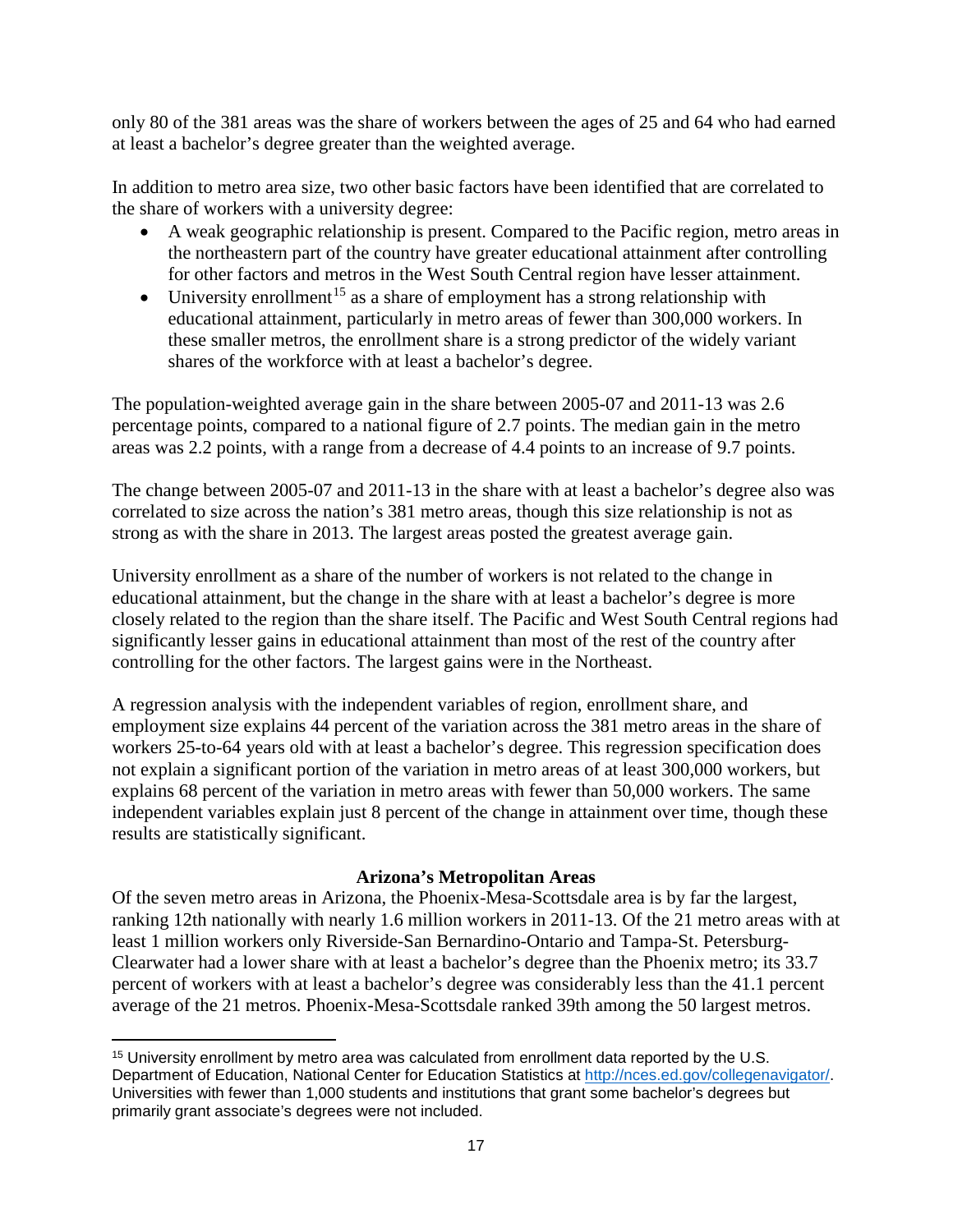The Tucson area is the only other sizable metro area in Arizona, with 331,000 workers in 2011- 13. Its educational attainment was not as far below the average of metros of similar size: 33.1 percent with at least a bachelor's degree versus 36.5 percent nationally. The below-average shares in the Tucson and Phoenix-Mesa-Scottsdale metro areas are inconsistent with the aboveaverage share of university students relative to the size of the workforce in each metro area.

Among the five much smaller metro areas in Arizona, the share with at least a bachelor's degree was far below the size norm in Yuma and Lake Havasu City-Kingman (which had the lowest share of any metro area) and was below average in Prescott. In contrast, the share was a little above the size average in Sierra Vista-Douglas and considerably above the norm in Flagstaff. The high educational attainment in the Flagstaff metro area is consistent with its much aboveaverage share of university students. In contrast, few university students are present in Arizona's four other small metro areas.

The change between 2005-07 and 2011-13 in the share with at least a bachelor's degree was relatively large in the Phoenix-Mesa-Scottsdale metro area; its gain of 3.6 percentage points was above the size-class average of 2.9. However, among Arizona's other metro areas, only Sierra Vista-Douglas outpaced the size-class average; the Yuma area was close to average. The share hardly changed in the Flagstaff, Lake Havasu City-Kingman, Prescott, and Tucson metro areas, with the change considerably below average.

#### **Metropolitan Areas Nationwide**

#### **Most Highly Educated in 2013**

Of the 21 metro areas with more than 1 million workers in 2011-13, Washington-Arlington-Alexandria had the highest share of workers between the ages of 25 and 64 with at least a bachelor's degree, at 53.1 percent. In two other metros — Boston-Cambridge-Newton and San Francisco-Oakland-Hayward — the share exceeded 50 percent. The next-highest percentage was 44.6 in Denver-Aurora-Lakewood. Several other areas had a share of at least 40 percent: New York-Newark-Jersey City, Minneapolis-St. Paul-Bloomington, Baltimore-Columbia-Towson, Seattle-Tacoma-Bellevue, Philadelphia-Camden-Wilmington, Chicago-Naperville-Elgin, Atlanta-Sandy Springs-Roswell, and San Diego-Carlsbad. In contrast, the share was only 23.2 percent in Riverside-San Bernardino-Ontario. Other metros with a share of less than 35 percent include Tampa-St. Petersburg-Clearwater, Phoenix-Mesa-Scottsdale, Miami-Ft. Lauderdale-West Palm Beach, and Houston-The Woodlands-Sugar Land.

Compared to the 21 largest metros, a lesser proportion of the next 29 largest metros — those with 415,000 to 934,000 workers — had a share of workers between the ages of 25 and 64 with at least a bachelor's degree of at least 40 percent. However, the percentage was 52.0 in San Jose-Sunnyvale-Santa Clara, 48.8 in Raleigh, and 45.1 in Austin-Round Rock. Hartford-West Hartford-East Hartford and Columbus also had figures of more than 40 percent. Only Las Vegas had a share less than 30 percent (24.8).

Other than the 50 largest metros, a list was made of the 50 metros with the highest shares of workers between the ages of 25 and 64 with a university degree. Some of these metros are relatively small and are known as "university towns." In a couple of these — Ames (Iowa State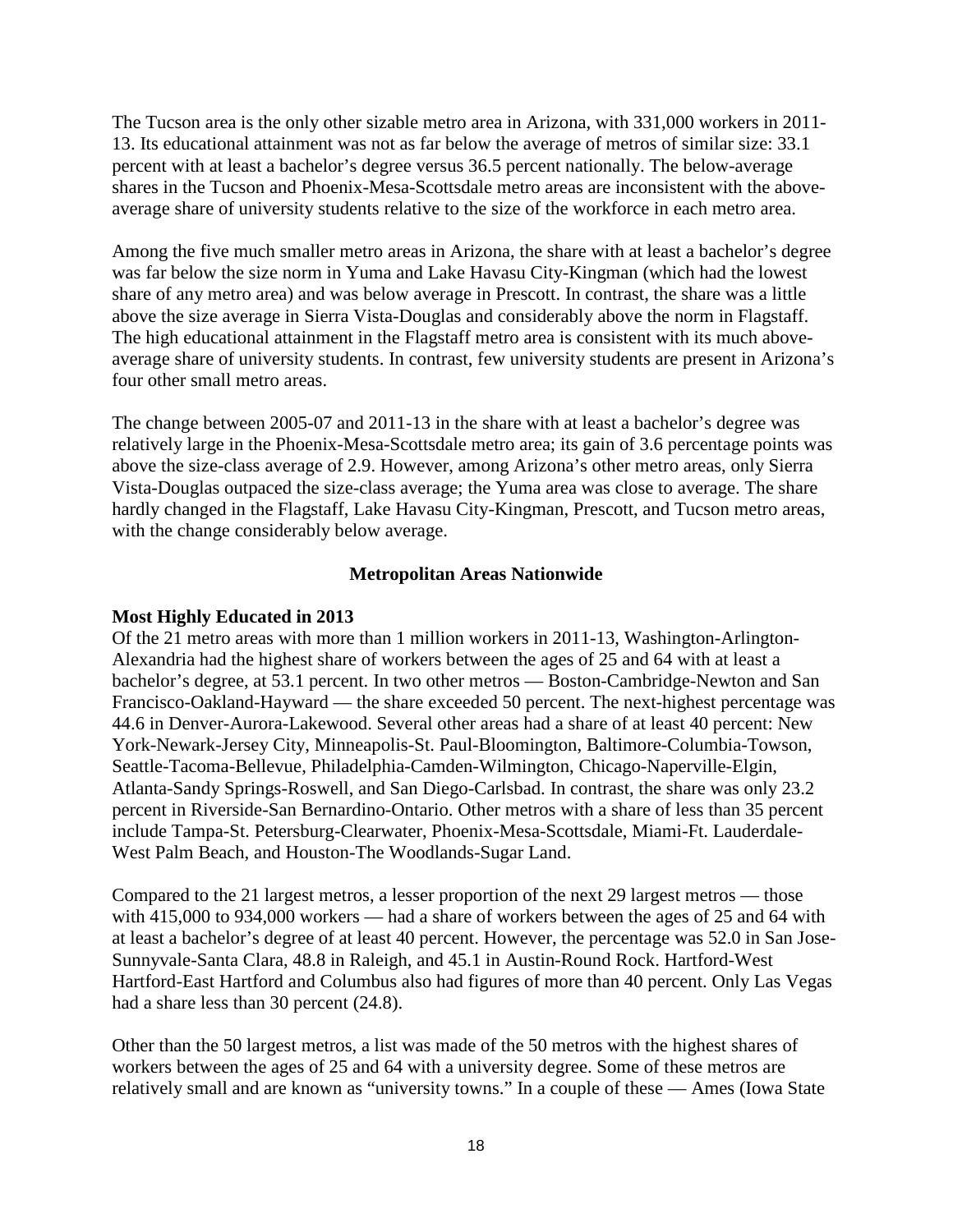University) and Corvallis (Oregon State University) — university enrollment was as large as the workforce between the ages of 25 and 64. Presumably, many of the highly educated workers in such metro areas are employed by a university. Another way to look at the importance of universities is to list the metro areas with the highest shares of highly educated workers relative to their size-class average. All of the leaders on this list are relatively small metro areas with a major university.

In contrast, some of the metro areas on the list of metros with the highest shares of highly educated workers had few if any university students. Rochester, Minnesota, for example, makes the list presumably because it is the home of the Mayo Clinic. Santa Fe, New Mexico is another example, presumably due to its being a state capital and the home of so many artists.

In 10 metro areas other than the 50 largest, the share of workers between the ages of 25 and 64 with at least a bachelor's degree exceeded 50 percent. The highest share was 64 percent in Boulder, home of the University of Colorado. Ann Arbor (the University of Michigan and Eastern Michigan University) was second at 59 percent. Corvallis was third at 56 percent.

#### **Change in Educational Attainment Over Time**

Generally, the percentage-point increase between 2005-07 and 2011-13 in the share of workers between the ages of 25 and 64 with at least a bachelor's degree did not vary too widely by metro area. Six years is not a long period in which to expect to see significant differences in this share. Moreover, given the sampling error, one is cautioned not to make too much of apparent differences between metro areas.

Particularly among the 50 largest metros, the range in the percentage-point increase in the share of workers between the ages of 25 and 64 with at least a bachelor's degree was not substantial, from 1.2 percentage points in New Orleans-Metairie to 4.7 in Charlotte-Concord-Gastonia and Nashville-Davidson-Murfreesboro-Franklin. Other large metro areas with a relatively large increase in share included Buffalo-Cheektowaga-Niagara Falls (4.2), Denver-Aurora-Lakewood (4.2), Louisville/Jefferson County (4.1), and Baltimore-Columbia-Towson (4.0). Large metro areas with a relatively small increase in share included Sacramento-Roseville-Arden-Arcade (1.3), Riverside-San Bernardino-Ontario (1.5), Orlando-Kissimmee-Sanford (1.5), San Diego-Carlsbad (1.7), Miami-Fort Lauderdale-West Palm Beach (1.7), and Oklahoma City (1.7).

Of the other 331 metro areas, 12 had an increase between 2005-07 and 2011-13 in the share of workers between the ages of 25 and 64 with at least a bachelor's degree larger than in any of the 50 largest metro areas, and six matched the change in the leading large metro. Most of these 18 metro areas are quite small; sampling error easily could account for the seemingly large increase. Despite the large increase, the share in 2011-13 still was well below average in several of these metro areas. The largest of these metro areas were Winston-Salem and Asheville, each with an increase of 4.8 percentage points.

#### **Comparison to Cleveland State University's Results**

For the 40 large metropolitan areas included in the Cleveland State University (CSU) analysis, their results were compared to those from this analysis of the ACS Table B23006 data. Three factors vary between the two analyses: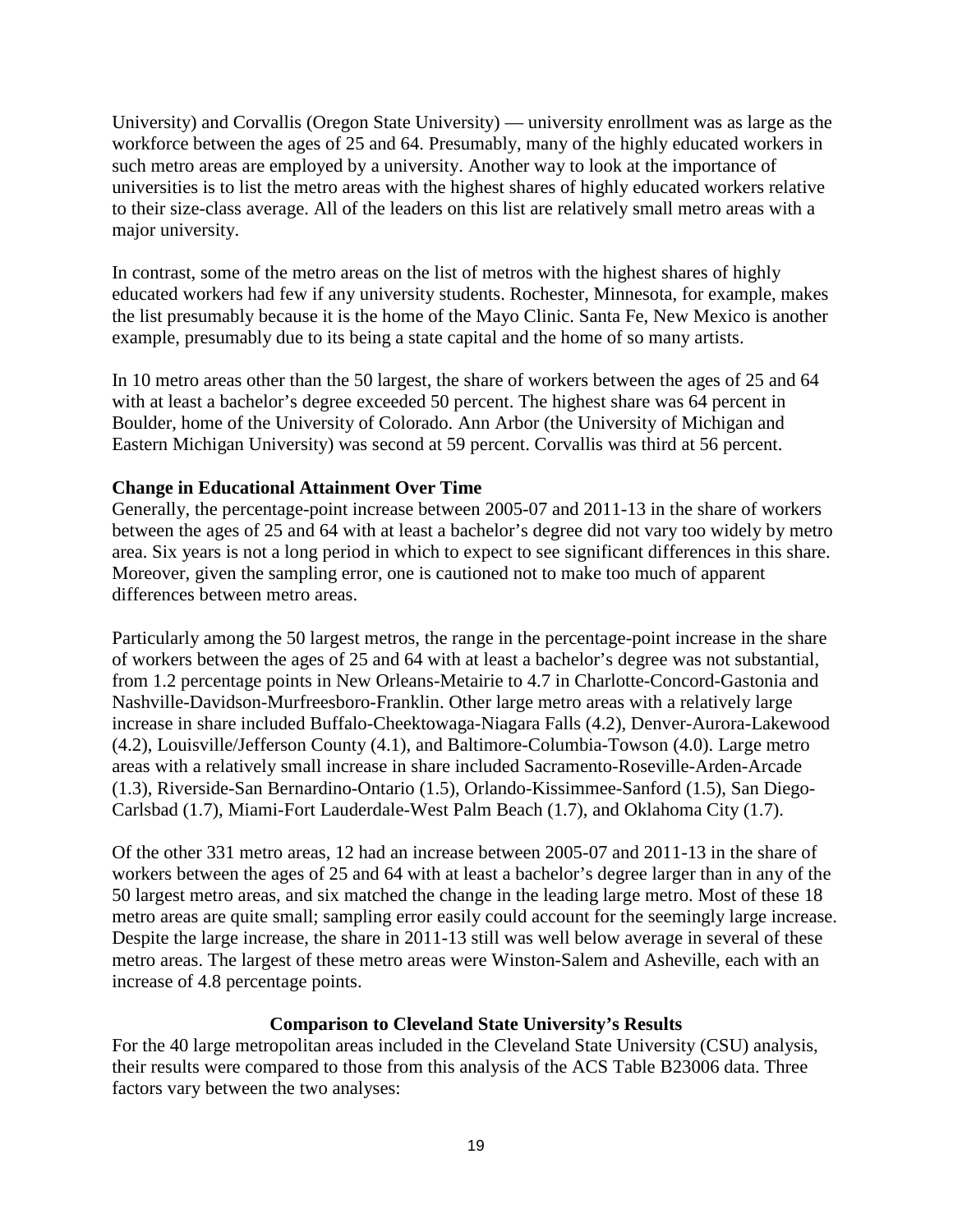- The time period. CSU compared 2005 to 2013; the ACS analysis compared 2005-07 to 2011-13. As noted earlier, this difference in time period has only a minor effect on the results. The correlation from the ACS between the annual data and the three-year grouping is 0.91.
- The population subset. CSU focused on workers with an advanced degree while the ACS data are for workers between the ages of 25 and 64 with at least a bachelor's degree. Though the different population subset should reduce the correlation between the CSU and ACS results, conceptually the correlation between the two population subsets should still be relatively high.
- The dataset. The CSU data are from the Current Population Survey, which has a significant survey error even for large metro areas. Survey error could substantially reduce the correlation between the two studies.

No correlation exists between the CSU results and those from the ACS; the correlation coefficient is -0.11.

A second comparison was made between the CSU results and those from the ACS. In this comparison, Table B15001 from the ACS is used. This allows the time period of the two studies to be standardized for 2005 to 2013 and also standardizes the attainment measure to be those with an advanced degree. In addition, in order to be consistent with the CSU study, the geographic definitions of metro areas in earlier years were not modified to be consistent with subsequent changes in delineation. However, Table B15001 includes all people age 25 and older, rather than just those in the workforce.

The correlation between the CSU study and ACS Table B15001 is -0.09, consistent with the first comparison, suggesting that the main difference in results between the analyses in this paper and the CSU analysis is due to the dataset used. While sampling error from the ACS is a concern, the results from this dataset are far more reliable than those from the CPS. The range of the eightyear change in the share with an advanced degree across the 40 largest metro areas supports this conclusion regarding sampling error. In the CSU study, the change ranges from -1.5 to 5.9 percentage points. The range from ACS Table B15001 is only from 0.5 to 3.0. A comparison of the results for the 40 large metro areas reported by CSU is provided in Table 5.